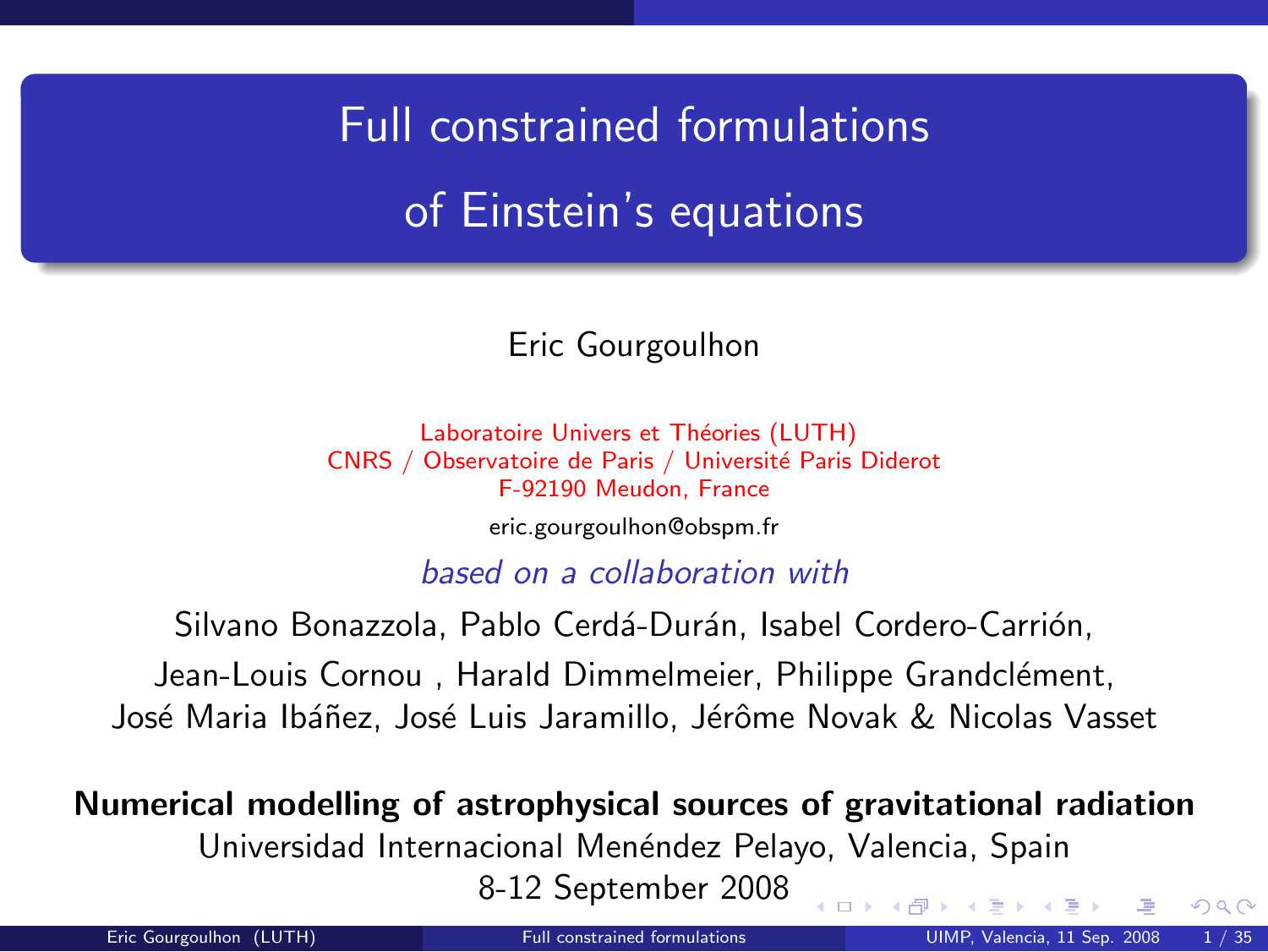<sup>1</sup> [Constrained and free evolution schemes for 3+1 Einstein equations](#page-2-0)

2 [The Meudon-Valencia FCF scheme](#page-15-0)

- <sup>3</sup> [Extended CFC approximation](#page-29-0)
- **[Conclusion](#page-44-0)**

<span id="page-1-0"></span> $\Omega$ 

**←ロ ▶ ← イ 同 →**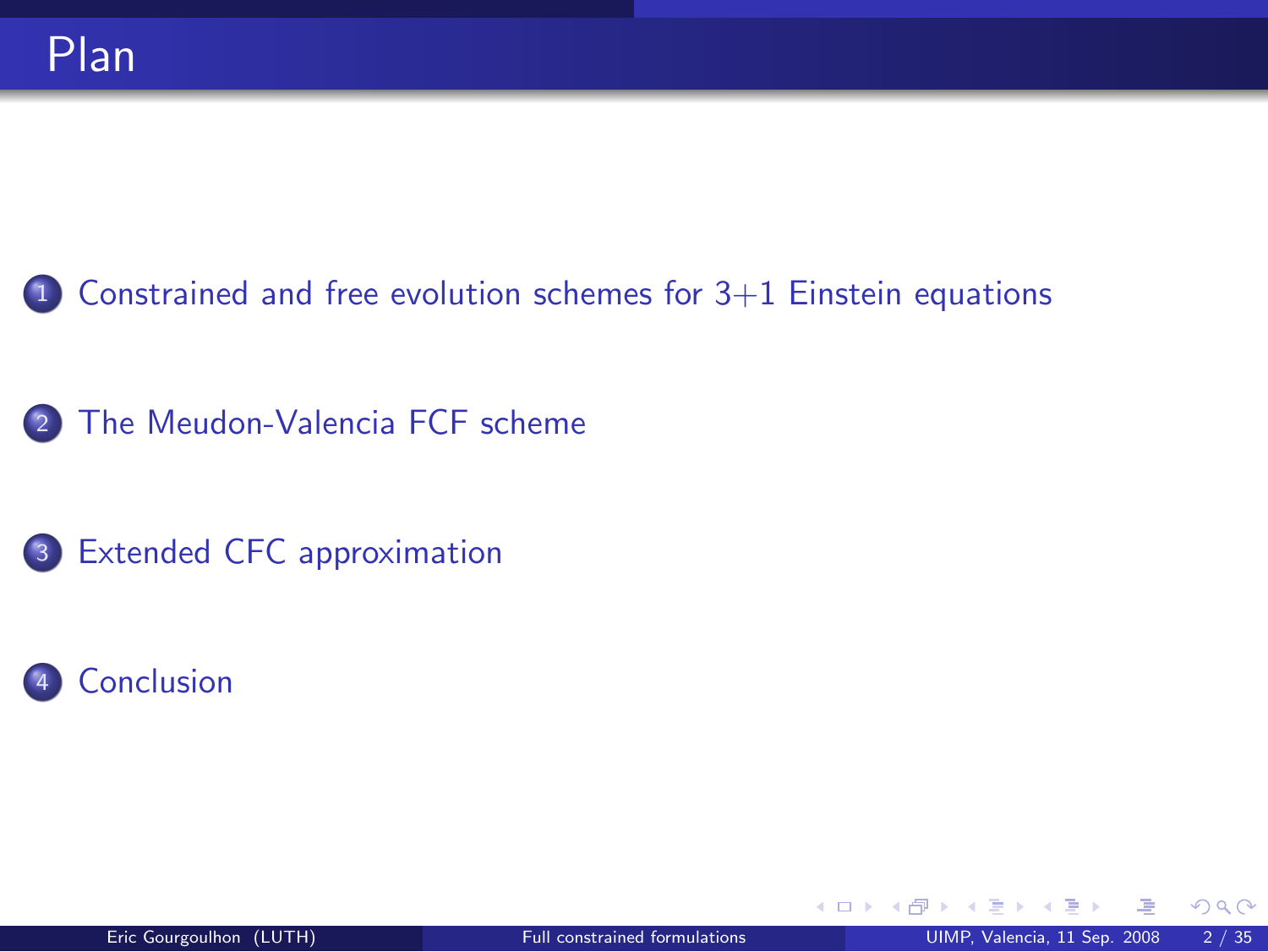### **Outline**

#### <sup>1</sup> [Constrained and free evolution schemes for 3+1 Einstein equations](#page-2-0)

[The Meudon-Valencia FCF scheme](#page-15-0)

[Extended CFC approximation](#page-29-0)



<span id="page-2-0"></span> $\Omega$ 

**K ロ ▶ K 何 ▶ K 手**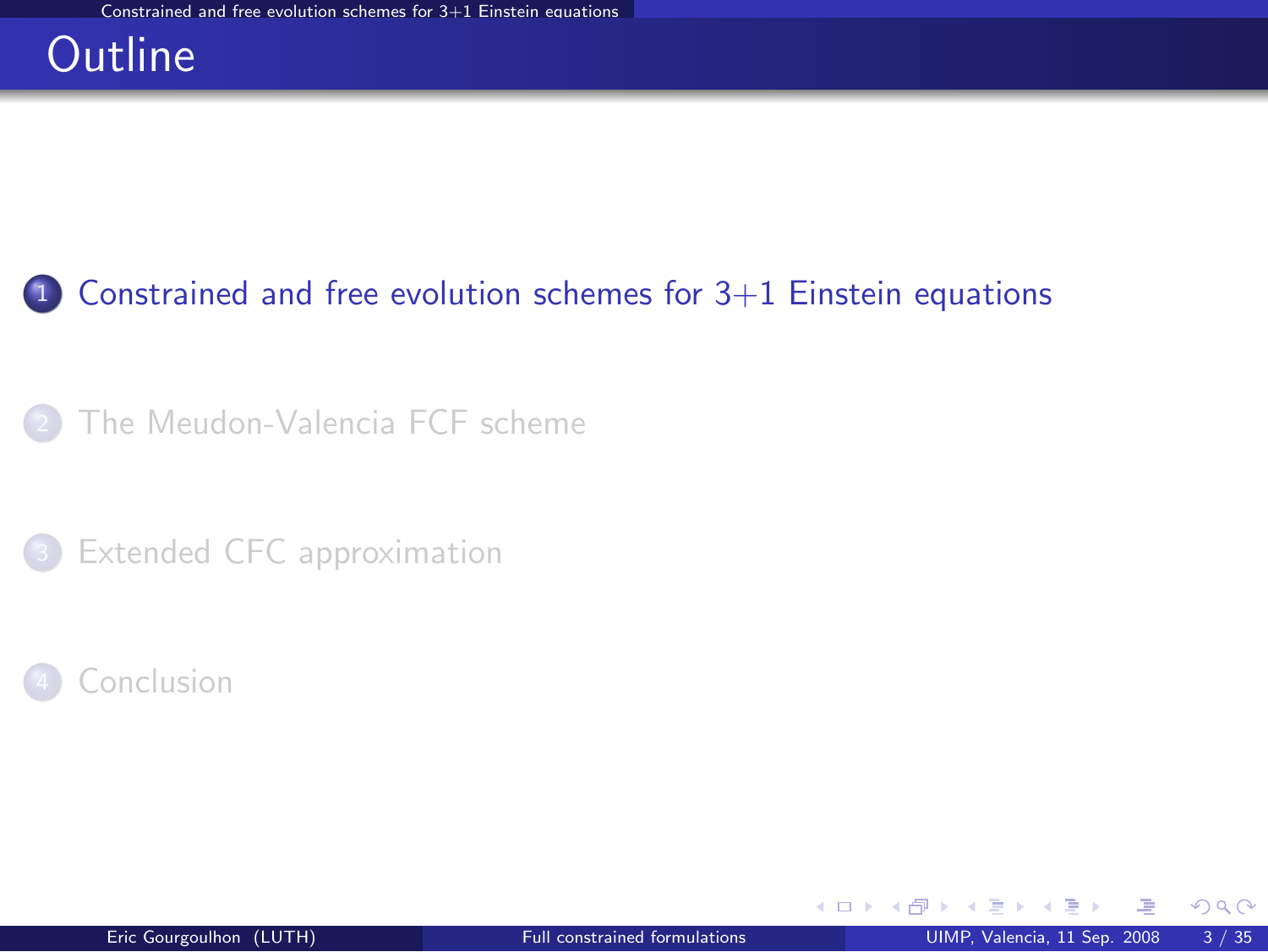Einstein equations

## 3+1 foliation of spacetime



Metric tensor in terms of lapse and shift :

 $g_{\mu\nu}\,dx^\mu\,dx^\nu = -N^2dt^2 + \gamma_{ij}(dx^i + \beta^i dt)(dx^j + \beta^j dt)$ 

Spacetime  $(\mathcal{M}, g)$  assumed to be globally hyperbolic: ∃ a foliation (or slicing) of the spacetime manifold  $M$  by a family of spacelike hypersurfaces  $\Sigma_t$  :  $\mathscr{M} = \bigcup \Sigma_t$ t∈R  $n_{\alpha} = -N \nabla_{\alpha} t$  $n:$  unit normal to  $\Sigma_t$  $N$  : lapse function shift vector  $\boldsymbol{\beta}$ :  $\boldsymbol{\partial}_t = N\boldsymbol{n} + \boldsymbol{\beta}$ 

**4 ロ ト 4 何 ト 4**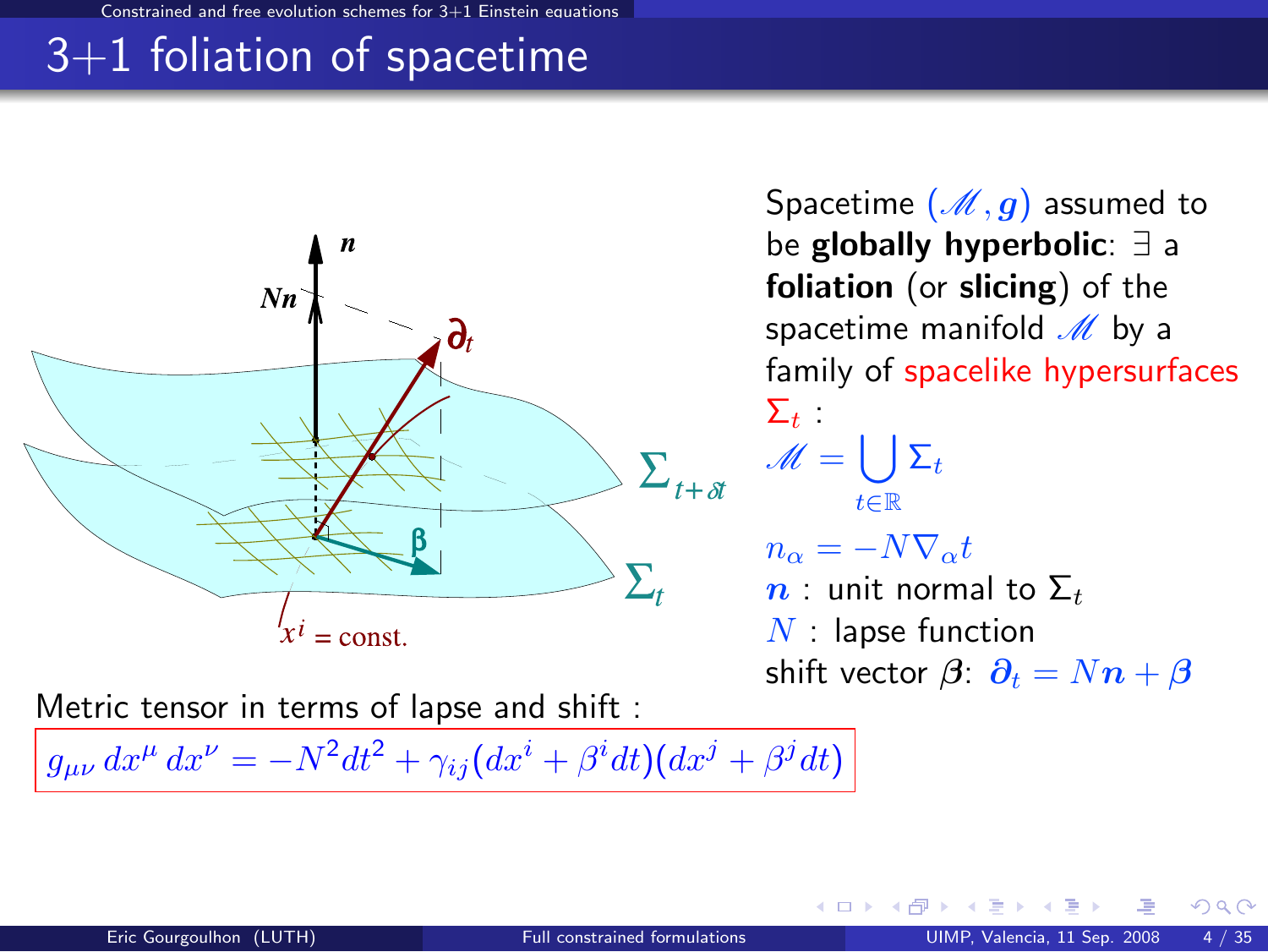#### free evolution schemes for  $3+1$  Einstein equations

## 3+1 Einstein system

Thanks to the Gauss, Codazzi and Ricci equations, the Einstein equation

$$
{}^4\!R_{\alpha\beta} - \frac{1}{2} {}^4\!R\, g_{\alpha\beta} = 8\pi T_{\alpha\beta}
$$

is equivalent to the system

 $\left(\frac{\partial}{\partial t}-\mathcal{L}_{\boldsymbol{\beta}}\right)\gamma_{ij}=-2NK_{ij}$  kinematical relation  $\boldsymbol{K}=-\frac{1}{2}\boldsymbol{\mathcal{L}_{n}}\,\boldsymbol{\gamma}$  $\left(\frac{\partial}{\partial t} - \mathcal{L}_{\beta}\right) K_{ij} = -D_i D_j N + N \bigg\{ R_{ij} + KK_{ij} - 2 K_{ik} K^k_{\ j} \bigg\}$  $+4\pi\left[(S-E)\gamma_{ij}-2S_{ij}\right]\bigg\} \qquad$  dynamical part of Einstein equation •  $R + K^2 - K_{ij}K^{ij} = 16\pi E$  Hamiltonian constraint  $D_j K^j\mathstrut_i - D_i K = 8\pi p_i$  momentum constraint

$$
T_{\alpha\beta} = S_{\alpha\beta} + n_{\alpha}p_{\beta} + p_{\alpha}n_{\beta} + En_{\alpha}n_{\beta}
$$

メロト メ御 トメ 君 トメ 君 トー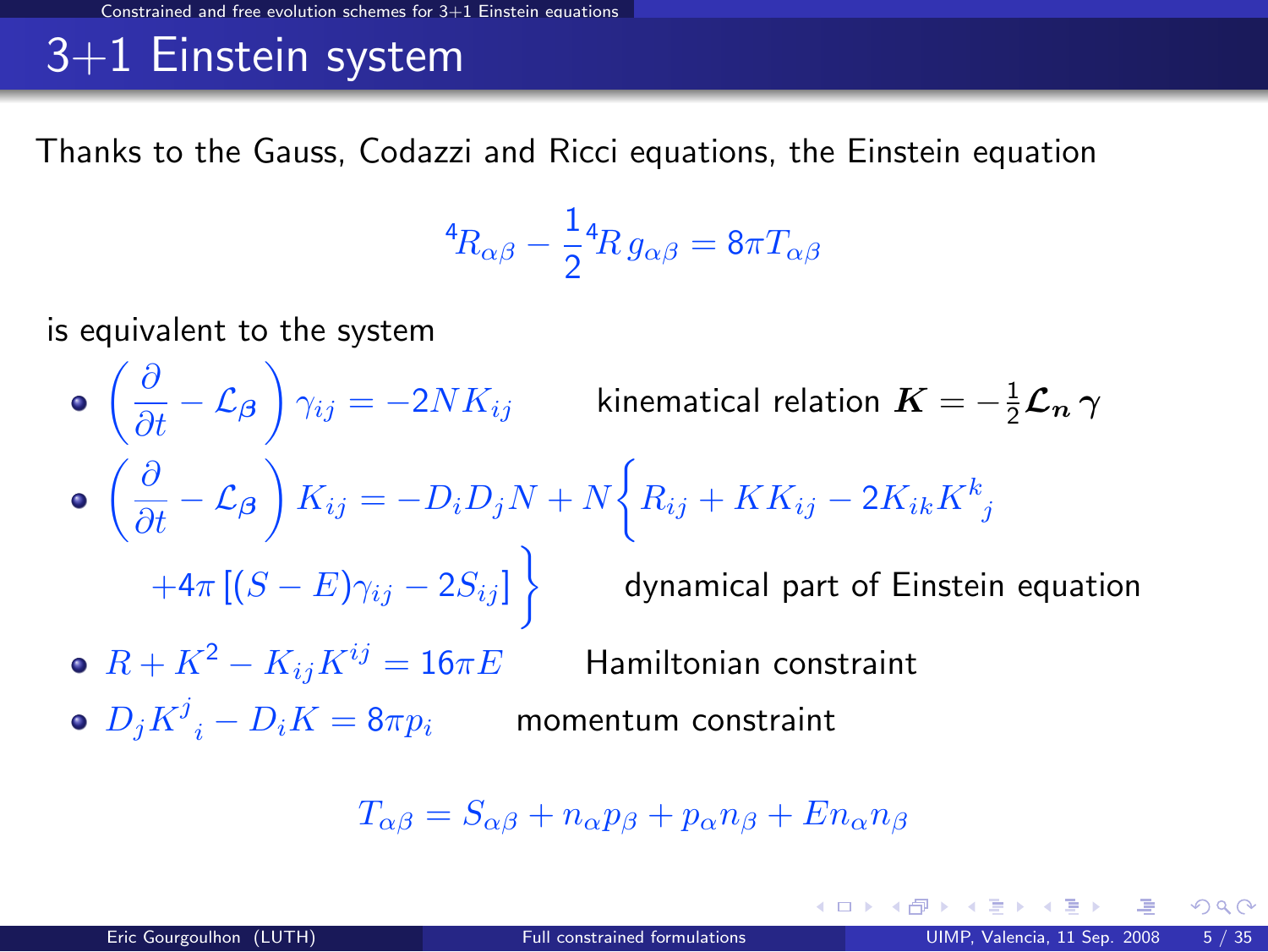# The full PDE system

#### Supplementary equations:

$$
D_i D_j N = \frac{\partial^2 N}{\partial x^i \partial x^j} - \Gamma^k_{ij} \frac{\partial N}{\partial x^k}
$$
  
\n
$$
D_j K^j_i = \frac{\partial K^j_i}{\partial x^j} + \Gamma^j_{jk} K^k_i - \Gamma^k_{ji} K^j_k
$$
  
\n
$$
D_i K = \frac{\partial K}{\partial x^i}
$$
  
\n
$$
\mathcal{L}_{\beta} \gamma_{ij} = \frac{\partial \beta_i}{\partial x^j} + \frac{\partial \beta_j}{\partial x^i} - 2\Gamma^k_{ij} \beta_k
$$
  
\n
$$
\mathcal{L}_{\beta} K_{ij} = \beta^k \frac{\partial K_{ij}}{\partial x^k} + K_{kj} \frac{\partial \beta^k}{\partial x^i} + K_{ik} \frac{\partial \beta^k}{\partial x^j}
$$
  
\n
$$
R_{ij} = \frac{\partial \Gamma^k_{ij}}{\partial x^k} - \frac{\partial \Gamma^k_{ik}}{\partial x^j} + \Gamma^k_{ij} \Gamma^l_{kl} - \Gamma^l_{ik} \Gamma^k_{lj}
$$
  
\n
$$
R = \gamma^{ij} R_{ij}
$$
  
\n
$$
\Gamma^k_{ij} = \frac{1}{2} \gamma^{kl} \left( \frac{\partial \gamma_{lj}}{\partial x^i} + \frac{\partial \gamma_{il}}{\partial x^j} - \frac{\partial \gamma_{ij}}{\partial x^l} \right)
$$

Ξ

メロト メ都 トメ ミトメ

 $299$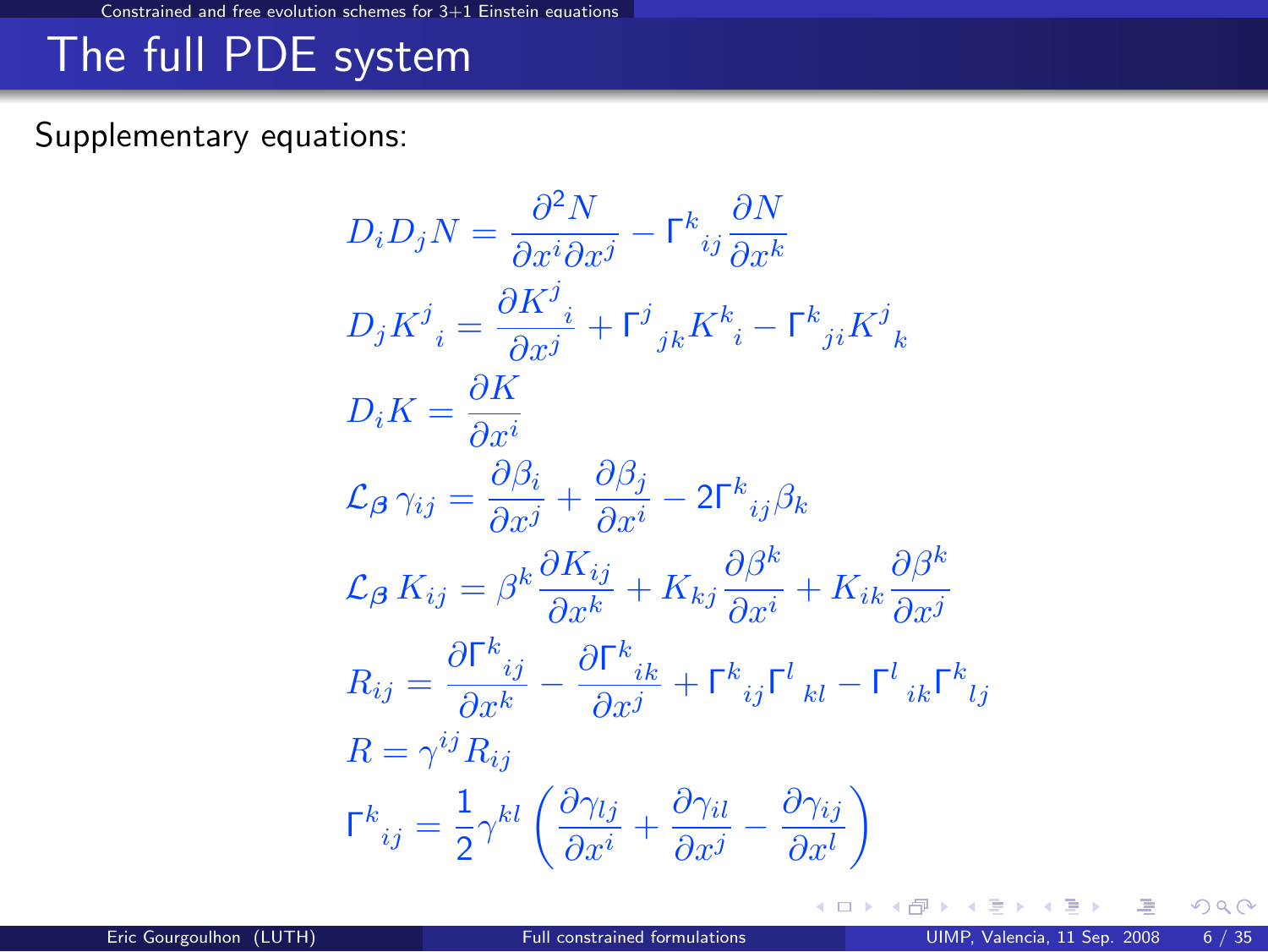# A few words of history about the  $3+1$  Einstein system

- **G.** Darmois (1927): 3+1 Einstein equations in terms of  $(\gamma_{ij}, K_{ij})$ with  $N = 1$  and  $\beta = 0$  (Gaussian normal coordinates)
- A. Lichnerowicz (1939) :  $N \neq 1$  and  $\beta = 0$  (normal coordinates)
- Y. Choquet-Bruhat (1948) :  $N \neq 1$  and  $\beta \neq 0$  (general coordinates)
- R. Arnowitt, S. Deser & C.W. Misner (1962) : Hamiltonian formulation of GR based on a 3+1 decomposition in terms of  $(\gamma_{ii}, \pi^{ij})$ NB: spatial projection of Einstein tensor instead of Ricci tensor in previous works
- J. Wheeler (1964) : coined the terms *lapse* and *shift*
- $\bullet$  J.W. York (1979) : modern  $3+1$  decomposition based on spatial projection of Ricci tensor

 $\Omega$ 

イロト イ押 トイヨ トイヨ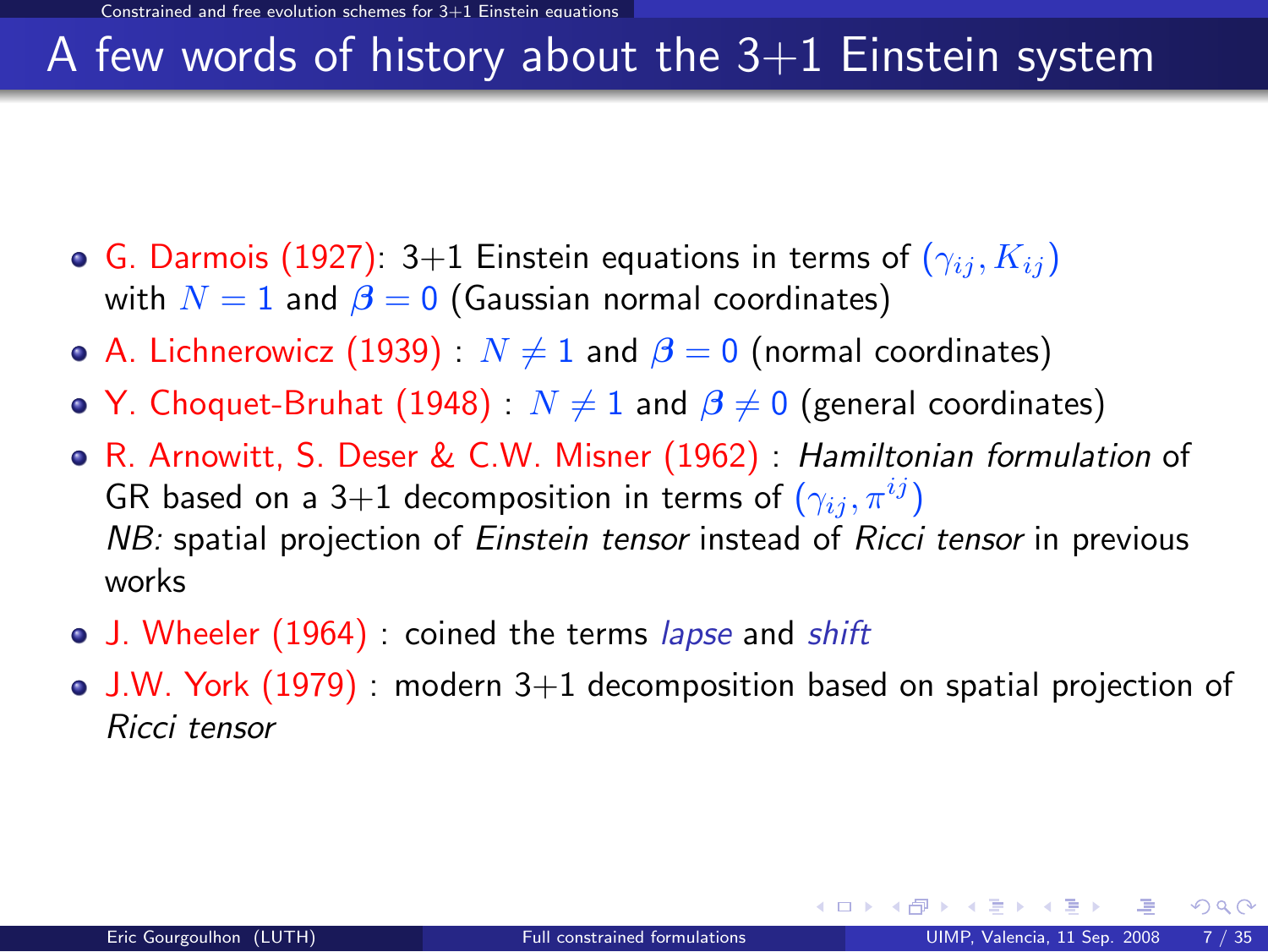# The Cauchy problem

The first two equations of the  $3+1$  Einstein system can be put in the form of a Cauchy problem:

$$
\frac{\partial^2 \gamma_{ij}}{\partial t^2} = F_{ij} \left( \gamma_{kl}, \frac{\partial \gamma_{kl}}{\partial x^m}, \frac{\partial \gamma_{kl}}{\partial t}, \frac{\partial^2 \gamma_{kl}}{\partial x^m \partial x^n} \right)
$$
(1)

*Cauchy problem:* given initial data at  $t=0$ :  $\gamma_{ij}$  and  $\frac{\partial \gamma_{ij}}{\partial t}$ , find a solution for  $t>0$ 

 $\Omega$ 

<span id="page-7-0"></span>**K ロ ト イ ト**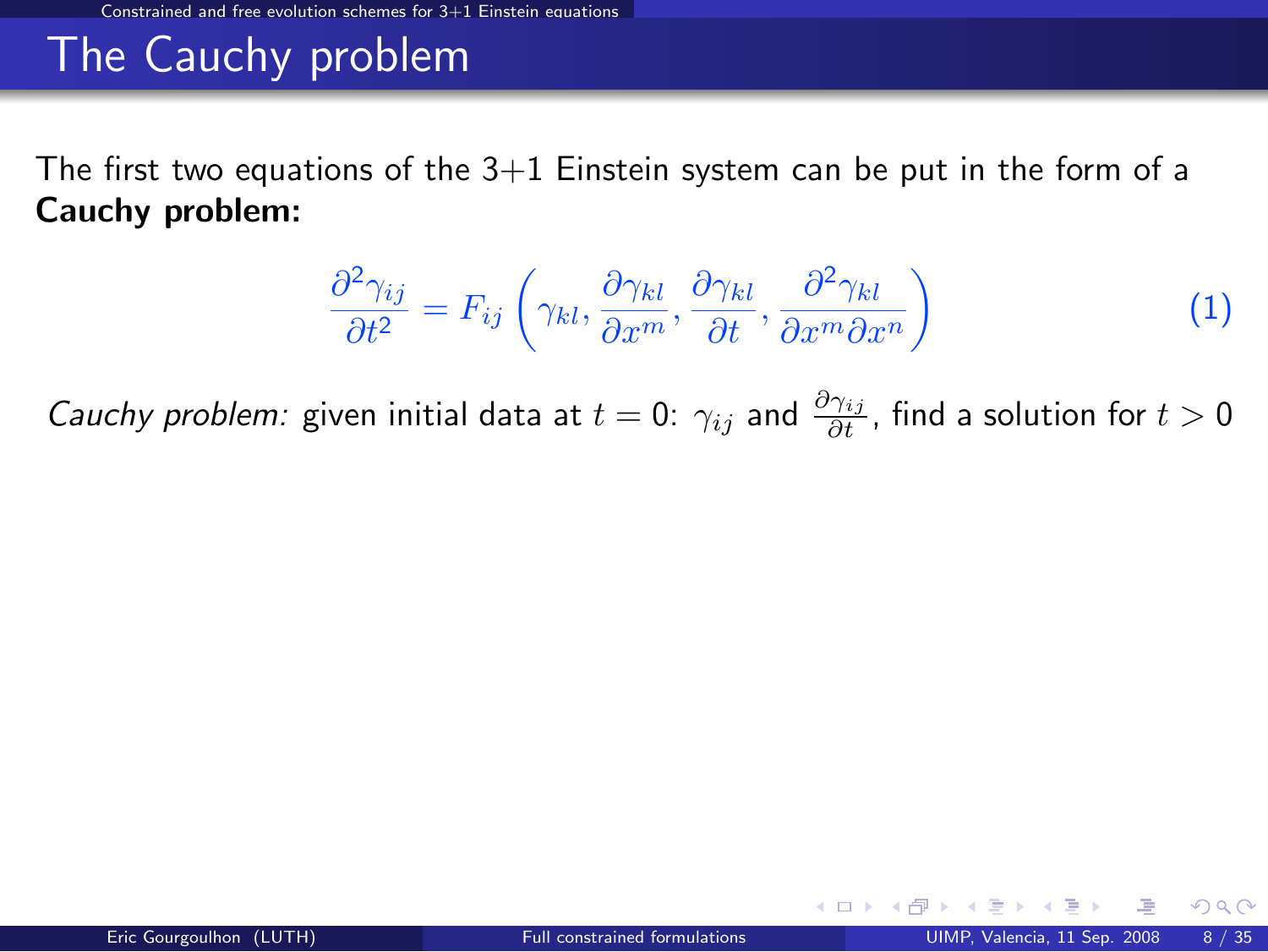# The Cauchy problem

The first two equations of the  $3+1$  Einstein system can be put in the form of a Cauchy problem:

$$
\frac{\partial^2 \gamma_{ij}}{\partial t^2} = F_{ij} \left( \gamma_{kl}, \frac{\partial \gamma_{kl}}{\partial x^m}, \frac{\partial \gamma_{kl}}{\partial t}, \frac{\partial^2 \gamma_{kl}}{\partial x^m \partial x^n} \right)
$$
(1)

*Cauchy problem:* given initial data at  $t=0$ :  $\gamma_{ij}$  and  $\frac{\partial \gamma_{ij}}{\partial t}$ , find a solution for  $t>0$ 

But this Cauchy problem is subject to the constraints

- $R + K^2 K_{ij}K^{ij} = 16\pi E$  Hamiltonian constraint
- $D_j K^j\mathstrut_i D_i K = 8\pi p_i$  momentum constraint

#### Preservation of the constraints

Thanks to the Bianchi identities, it can be shown that if the constraints are satisfied at  $t = 0$ , they are preserved by the evolution system [\(1\)](#page-7-0), provided that  $\nabla_{\beta} T^{\alpha \beta} = 0$  is maintained

 $\Omega$ 

**K ロ ト K 何 ト K ヨ ト K**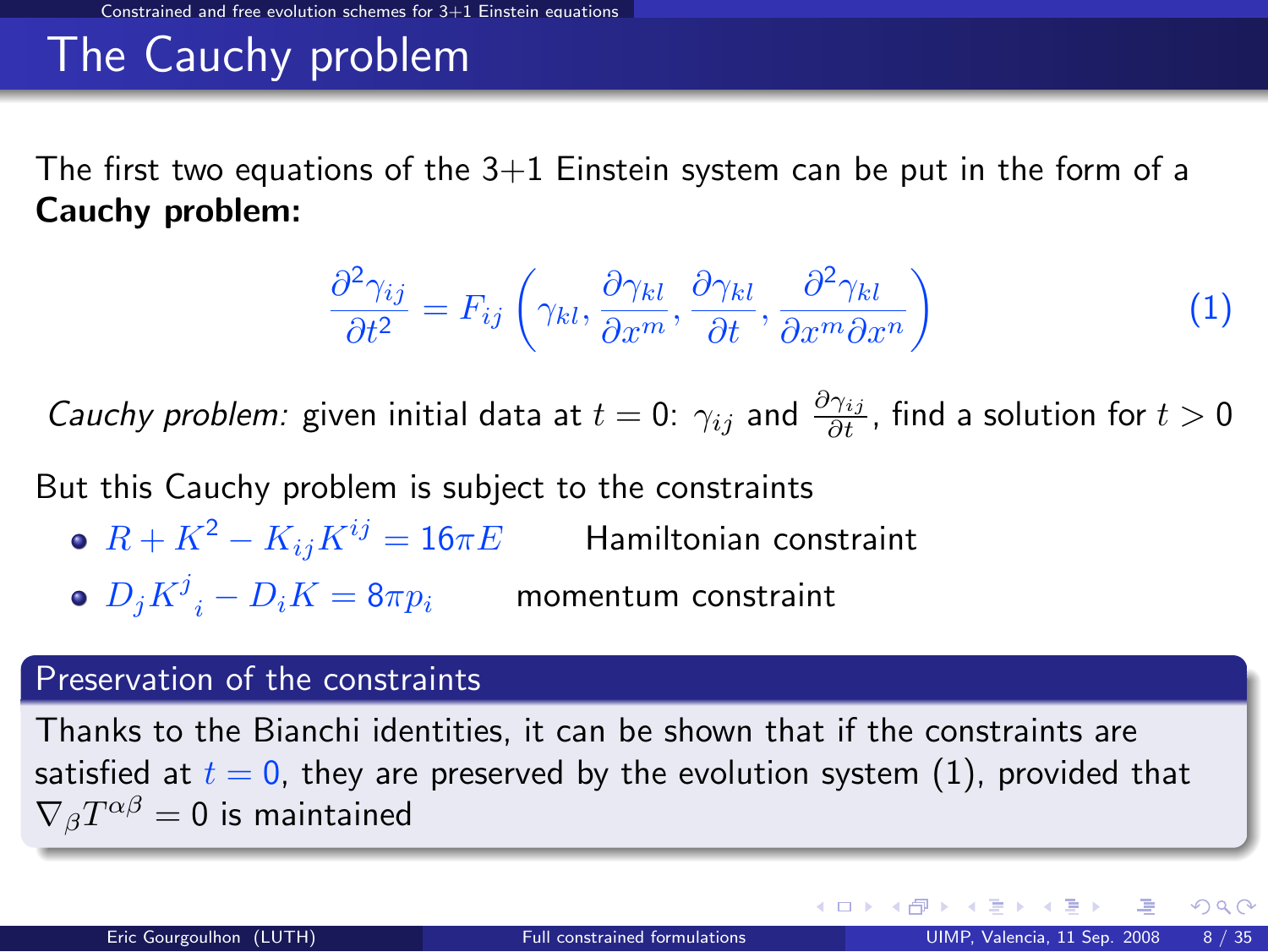## Existence and uniqueness of solutions

#### Question:

Given a set  $(\Sigma_0, \gamma, K, E, p)$ , where  $\Sigma_0$  is a three-dimensional manifold,  $γ$  a Riemannian metric on  $Σ<sub>0</sub>$ , K a symmetric bilinear form field on  $\Sigma_0$ , E a scalar field on  $\Sigma_0$  $\boldsymbol{p}$  a 1-form field on  $\Sigma_0$ , which obeys the constraint equations, does there exist a spacetime  $(\mathscr{M}, g, T)$ such that  $(g, T)$  fulfills Einstein equation and  $\Sigma_0$  can be embedded as an

hypersurface of M with induced metric  $\gamma$  and extrinsic curvature K?

 $\Omega$ 

∢ □ ▶ к 何 ▶ к ∃ ▶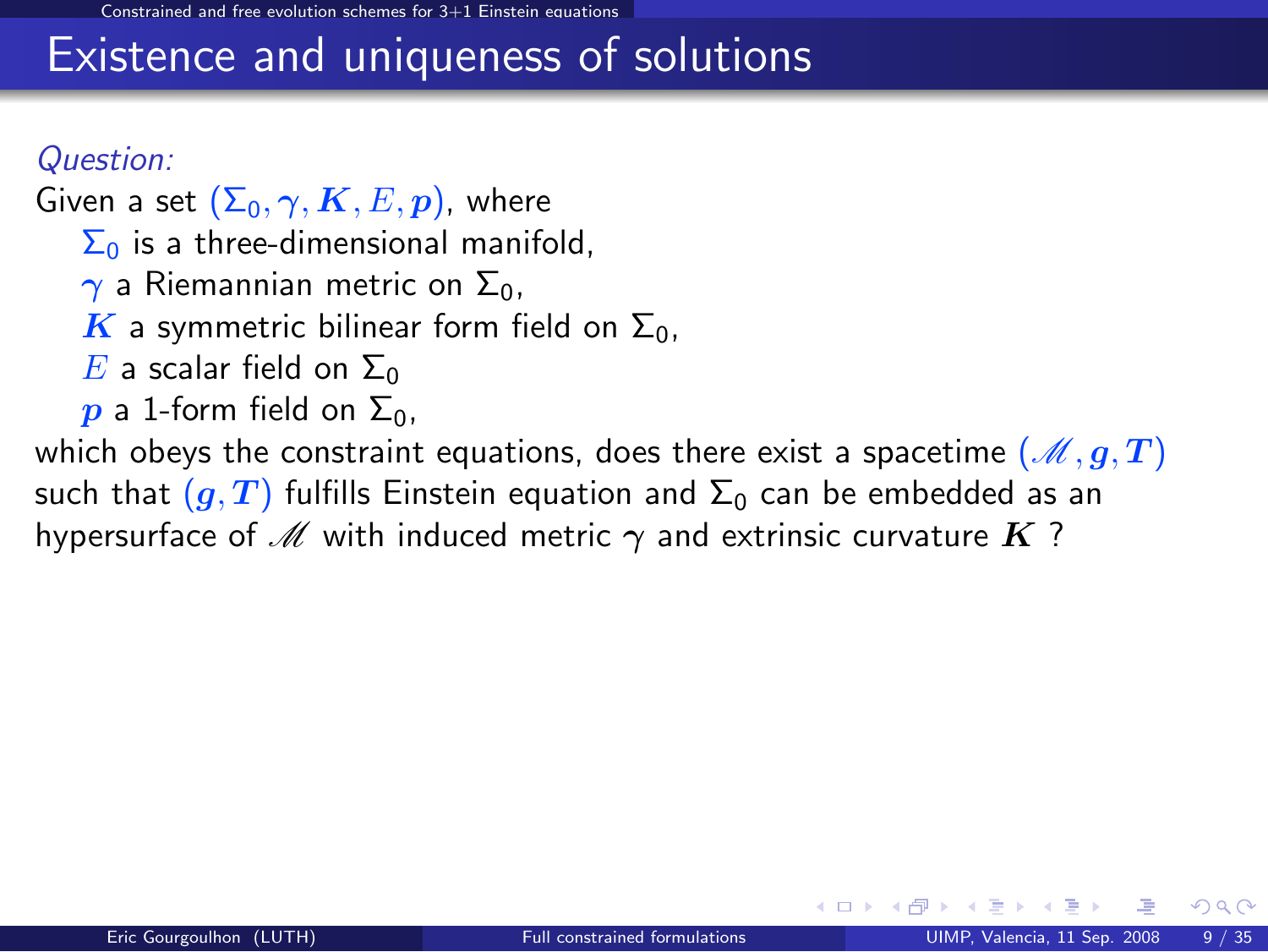## Existence and uniqueness of solutions

#### Question:

Given a set  $(\Sigma_0, \gamma, K, E, p)$ , where  $\Sigma_0$  is a three-dimensional manifold,  $γ$  a Riemannian metric on  $Σ<sub>0</sub>$ , K a symmetric bilinear form field on  $\Sigma_0$ , E a scalar field on  $\Sigma_0$  $\boldsymbol{p}$  a 1-form field on  $\Sigma_0$ ,

which obeys the constraint equations, does there exist a spacetime  $(\mathscr{M}, g, T)$ such that  $(g, T)$  fulfills Einstein equation and  $\Sigma_0$  can be embedded as an hypersurface of M with induced metric  $\gamma$  and extrinsic curvature K?

#### Answer:

- **•** the solution exists and is unique in a vicinity of  $\Sigma_0$  for **analytic** initial data (Cauchy-Kovalevskaya theorem) [\[Darmois \(1927\)\]](#page-0-1), [\[Lichnerowicz \(1939\)\]](#page-0-1)
- the solution exists and is unique in a vicinity of  $\Sigma_0$  for generic (i.e. smooth) initial data [\[Choquet-Bruhat \(1952\)\]](#page-0-1)
- **•** there exists a unique maximal solution [\[Choquet-Bruhat & Geroch \(1969\)\]](#page-0-1)

<span id="page-10-0"></span> $\Omega$ 

メロメ メタメ メミメ メミ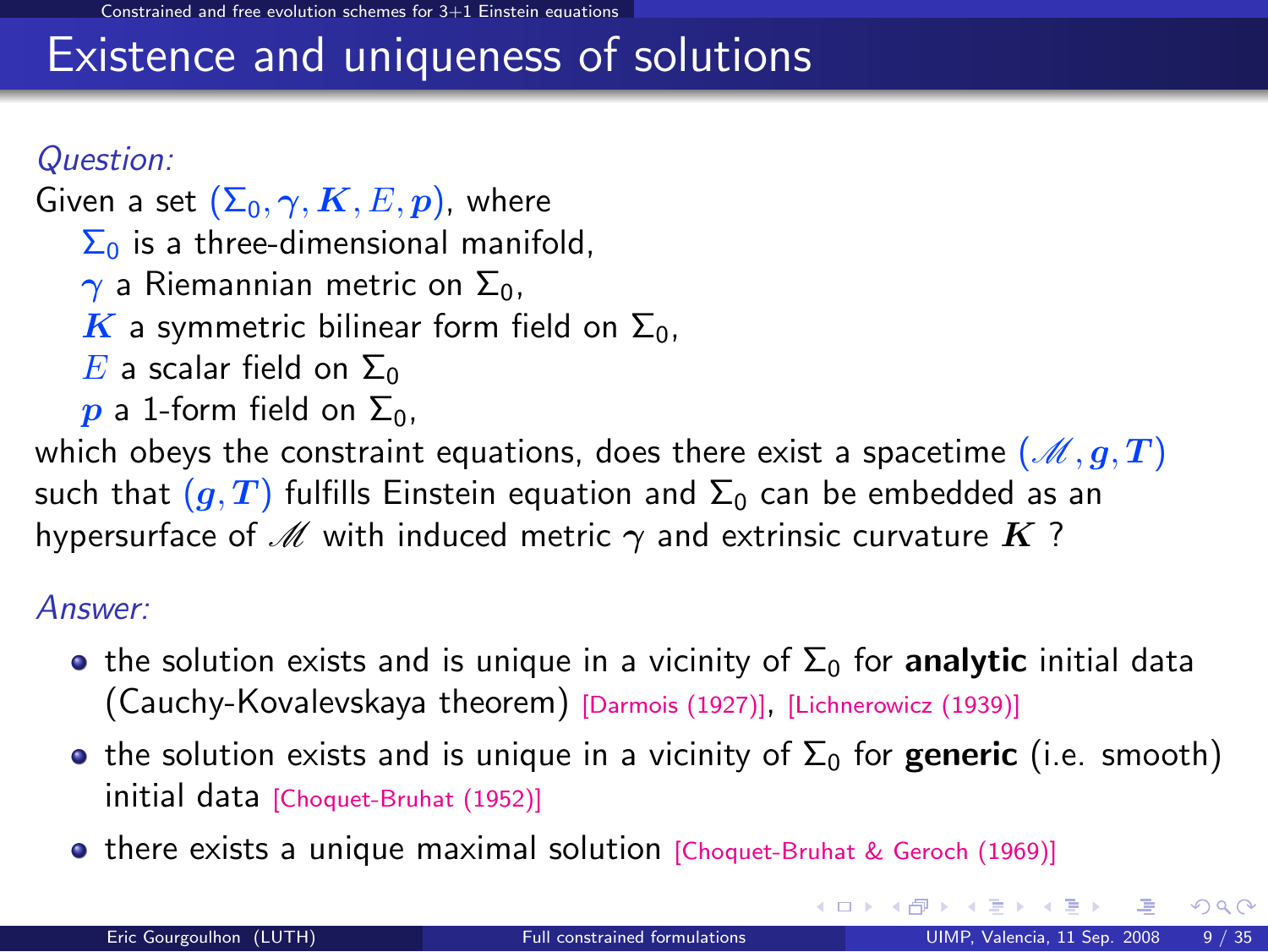### Free vs. constrained evolution schemes

Taking into account the *constraint preservation property*, various schemes can be  $\mathsf{content}^1$ :

- **free evolution scheme:** the constraints are not solved during the evolution (they are employed only to get valid initial data or to monitor the solution); example: BSSN scheme
- **partially constrained scheme:** some of the constraints are solved along with the evolution equation
- **fully constrained scheme:** the four constraints are solved at each step of the evolution

<span id="page-11-0"></span><sup>1</sup>for a review see [\[Jaramillo, Valiente Kroon & Gourgoulhon, CQG](htpp://stacks.iop.org/CQG/25/093001)+[2](#page-10-0)5[, 0](#page-12-0)[93](#page-10-0)[0](#page-2-0)0[1](#page-13-0) [\(2](#page-1-0)0[08](#page-14-0)[\)\]](#page-15-0)  $\Omega$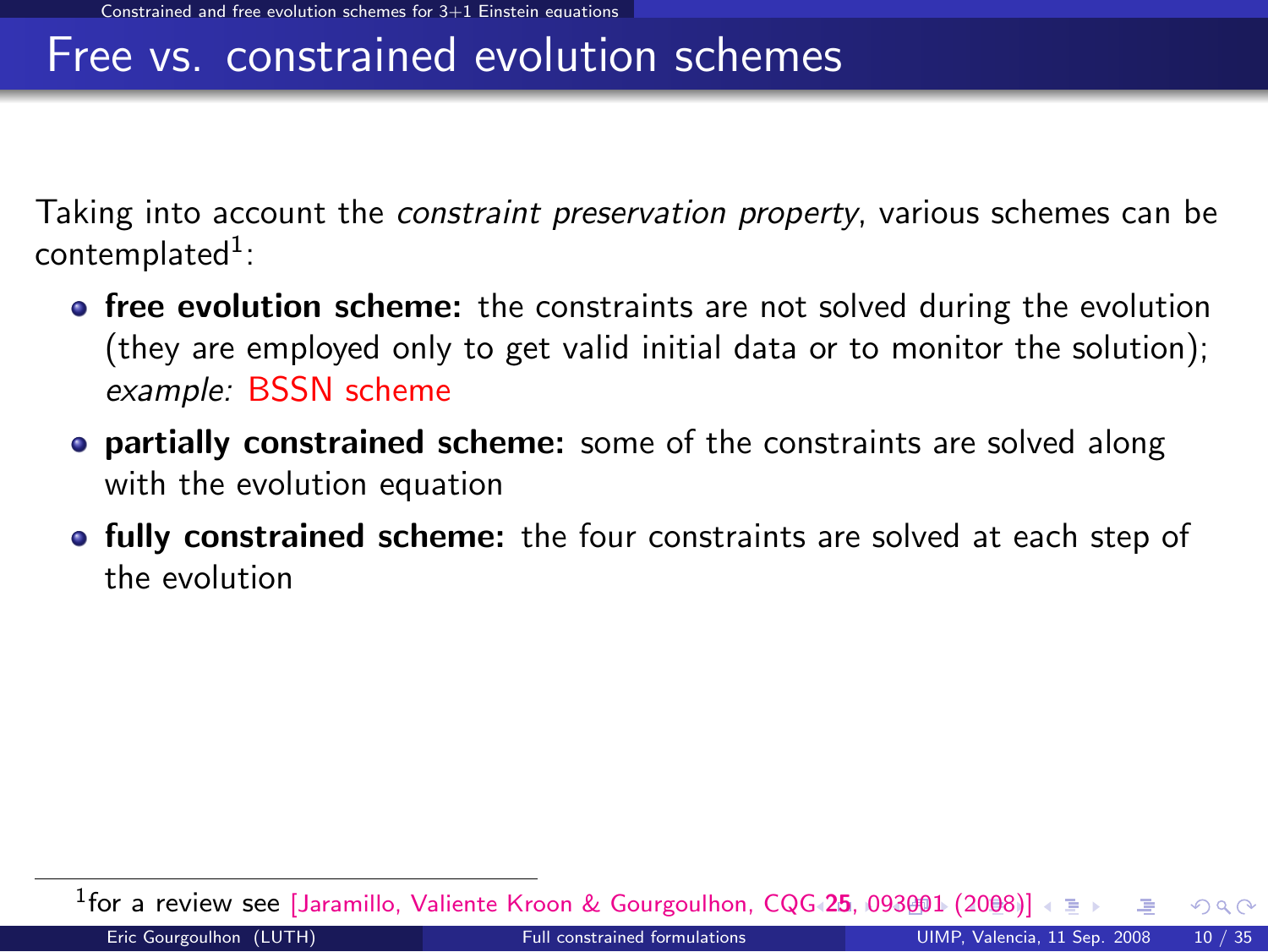### Free vs. constrained evolution schemes

Taking into account the *constraint preservation property*, various schemes can be  $\mathsf{content}^1$ :

- **free evolution scheme:** the constraints are not solved during the evolution (they are employed only to get valid initial data or to monitor the solution); example: BSSN scheme
- **partially constrained scheme:** some of the constraints are solved along with the evolution equation
- **fully constrained scheme:** the four constraints are solved at each step of the evolution

 $NB$ : the constraint preservation is a property of the exact mathematical system: it may not hold in actual numerical implementations of free schemes, due to the appearance of unstable constraint-violating modes cf. Miguel Alcubierre's talk

<span id="page-12-0"></span><sup>&</sup>lt;sup>1</sup>for a review see [\[Jaramillo, Valiente Kroon & Gourgoulhon, CQG](htpp://stacks.iop.org/CQG/25/093001)+[2](#page-11-0)5[, 0](#page-13-0)[93](#page-10-0)[0](#page-2-0)0[1](#page-13-0) [\(2](#page-1-0)0[08](#page-14-0)[\)\]](#page-15-0)  $\Omega$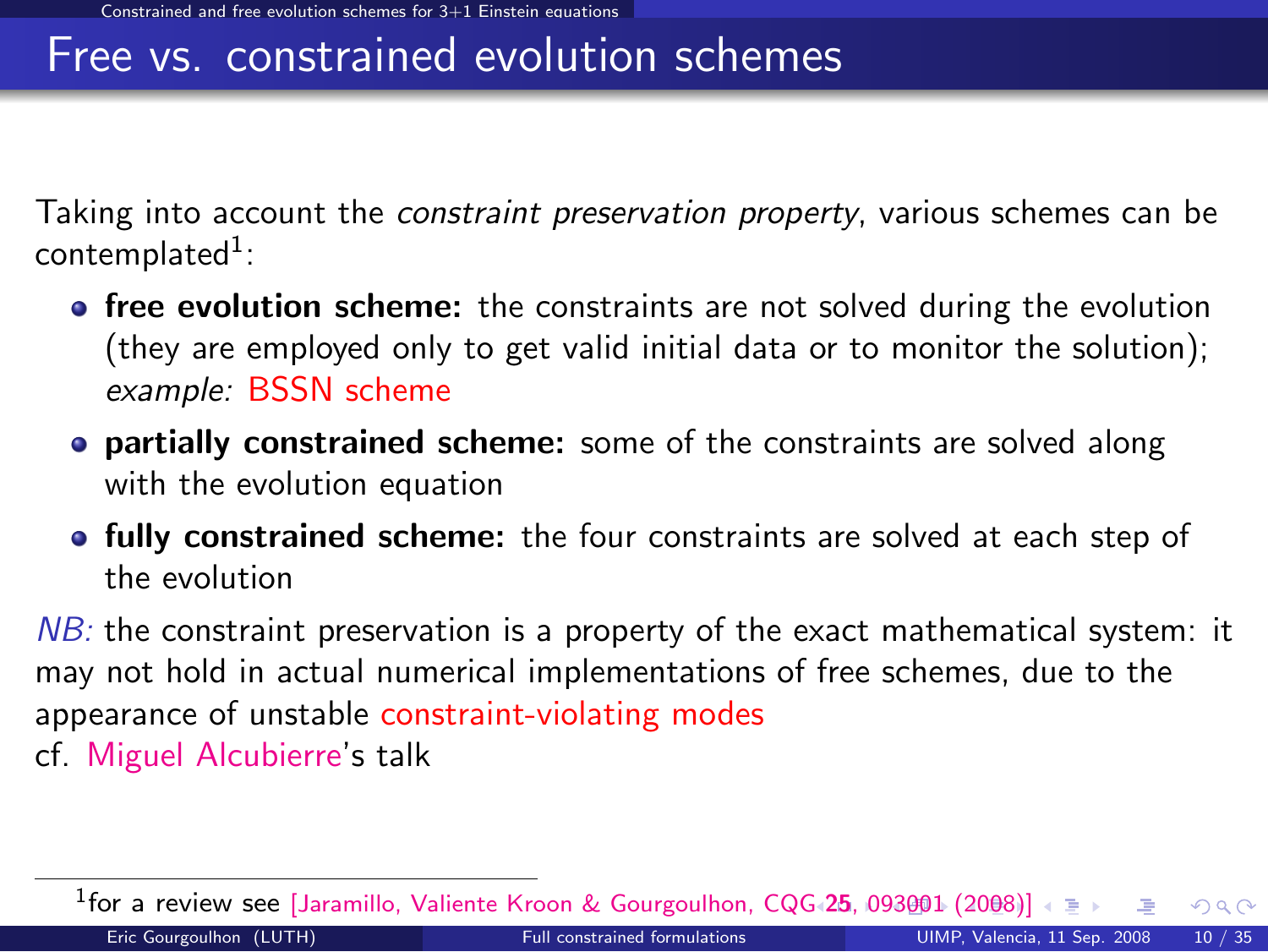## Constrained schemes

#### 2D (axisymmetric) codes:

- **partially constrained** (Hamiltonian constraint enforced):
	- [\[Bardeen & Piran \(1983\)\]](#page-0-1), [\[Stark & Piran \(1985\)\]](#page-0-1), [\[Evans \(1986\)\]](#page-0-1) : gravitational collapse of a stellar core
	- [\[Abrahams & Evans \(1993\)\]](#page-0-1), [\[Garfinkle & Duncan, PRD](http://link.aps.org/abstract/PRD/v63/e044011) 63, 044011 (2001)] : evolution of Brill waves
- **o** fully constrained:
	- [\[Evans \(1989\)\]](#page-0-1), [\[Shapiro & Teukolsky \(1992\)\]](#page-0-1), [\[Abrahams, Cook, Shapiro & Teukolsky \(1994\)\]](#page-0-1) : gravitational collapse
	- [\[Choptuik, Hirschmann, Liebling & Pretorius, CQG](#page-0-1) 20, 1857 (2003)] : critical collapse
	- [Rinne, CQG 25[, 135009 \(2008\)\]](#page-0-1) : gravitational collapse of of Brill waves

<span id="page-13-0"></span> $\Omega$ 

**←ロ ▶ ← イ 同 →**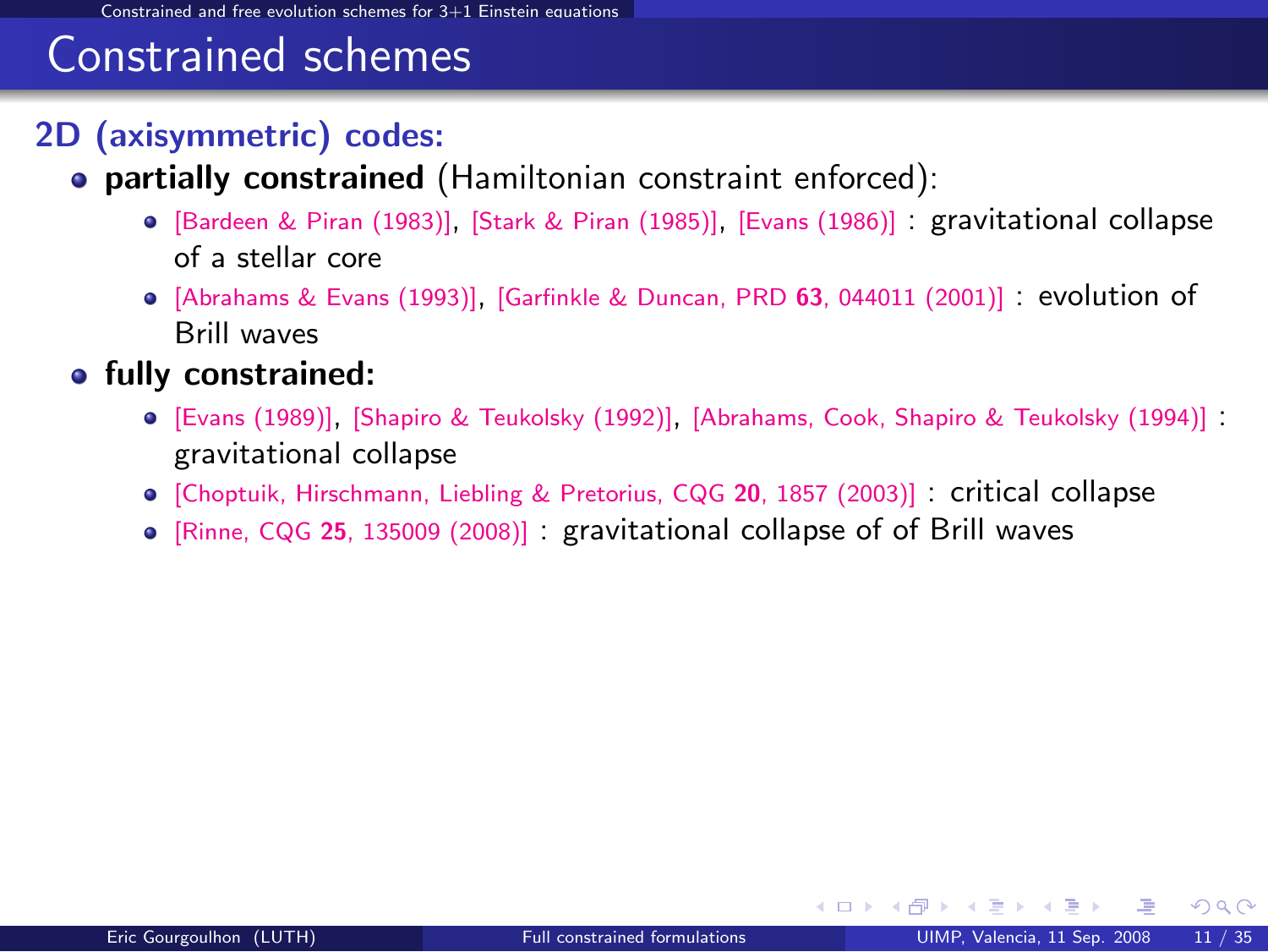# Constrained schemes

#### 2D (axisymmetric) codes:

- **partially constrained** (Hamiltonian constraint enforced):
	- [\[Bardeen & Piran \(1983\)\]](#page-0-1), [\[Stark & Piran \(1985\)\]](#page-0-1), [\[Evans \(1986\)\]](#page-0-1) : gravitational collapse of a stellar core
	- [\[Abrahams & Evans \(1993\)\]](#page-0-1), [\[Garfinkle & Duncan, PRD](http://link.aps.org/abstract/PRD/v63/e044011) 63, 044011 (2001)] : evolution of Brill waves
- **o** fully constrained:
	- [\[Evans \(1989\)\]](#page-0-1), [\[Shapiro & Teukolsky \(1992\)\]](#page-0-1), [\[Abrahams, Cook, Shapiro & Teukolsky \(1994\)\]](#page-0-1) : gravitational collapse
	- [\[Choptuik, Hirschmann, Liebling & Pretorius, CQG](#page-0-1) 20, 1857 (2003)] : critical collapse
	- [Rinne, CQG 25[, 135009 \(2008\)\]](#page-0-1) : gravitational collapse of of Brill waves
- 3D codes: fully constrained schemes:
	- **Isenberg-Wilson-Mathews approximation to GR: CFC**

<span id="page-14-0"></span>[\[Isenberg \(1978\)\]](#page-0-1), [\[Wilson & Mathews \(1989\)\]](#page-0-1)

- full GR:
	- [\[Anderson & Matzner, Found. Phys.](#page-0-1) 35, 1477 (2005)] : evolution of a black hole
	- [Bonazzola, Gourgoulhon, Grandclément & Novak, PRD 70, 104007 (2004)], [Cordero-Carrión, Ibáñez, Gourgoulhon, Jaramillo & Novak, PRD 77, 084007 (2008)] [Cordero-Carrión, Cerdá-Durán, Dimmelmeier, Jaramillo, Novak & Gourgoulhon, arXiv:0809...]: the Meudon-Valencia FCF scheme  $QQ$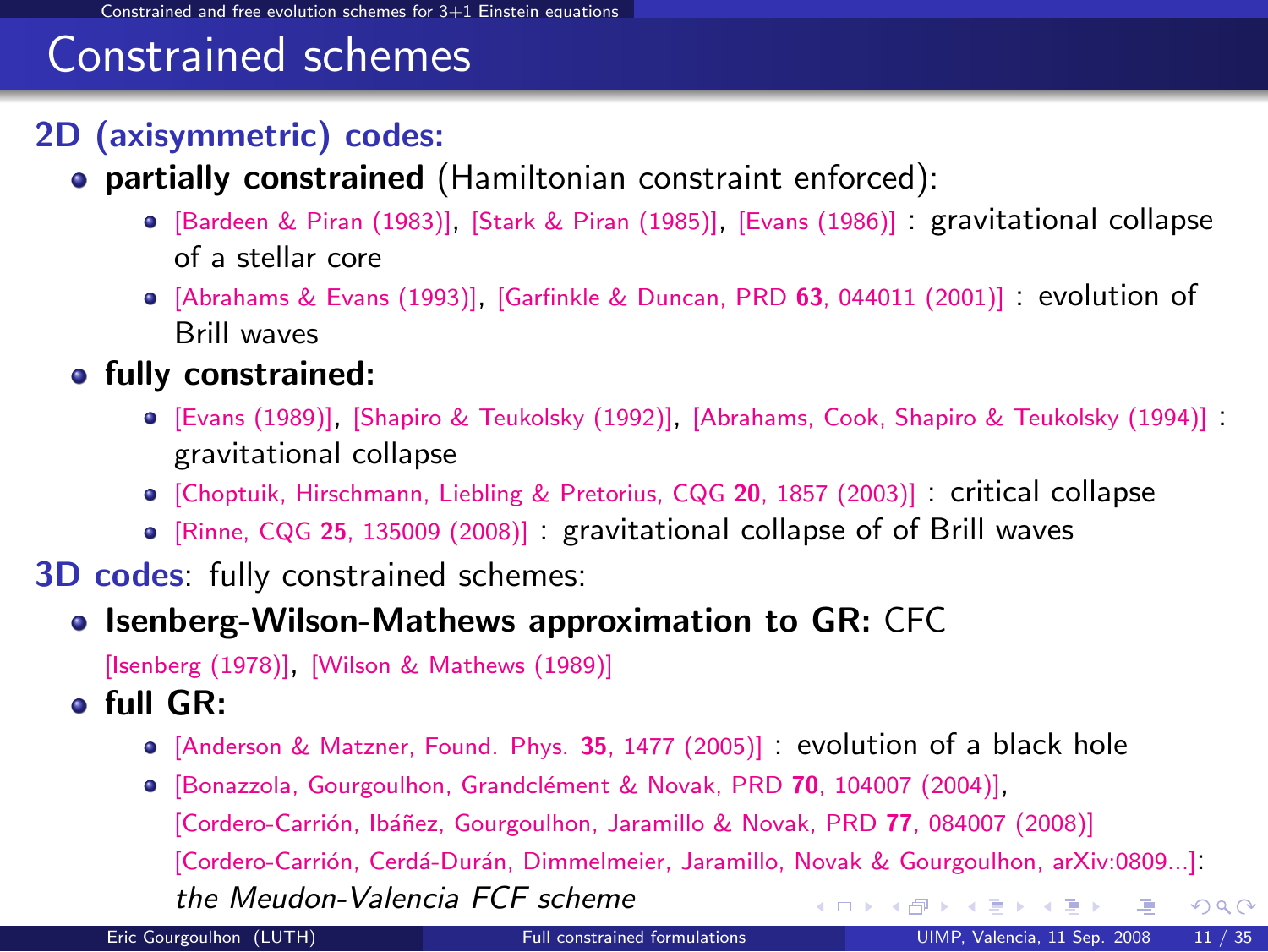## **Outline**



#### 2 [The Meudon-Valencia FCF scheme](#page-15-0)

[Extended CFC approximation](#page-29-0)



**← ロ ▶ → イ 同** 

<span id="page-15-0"></span> $299$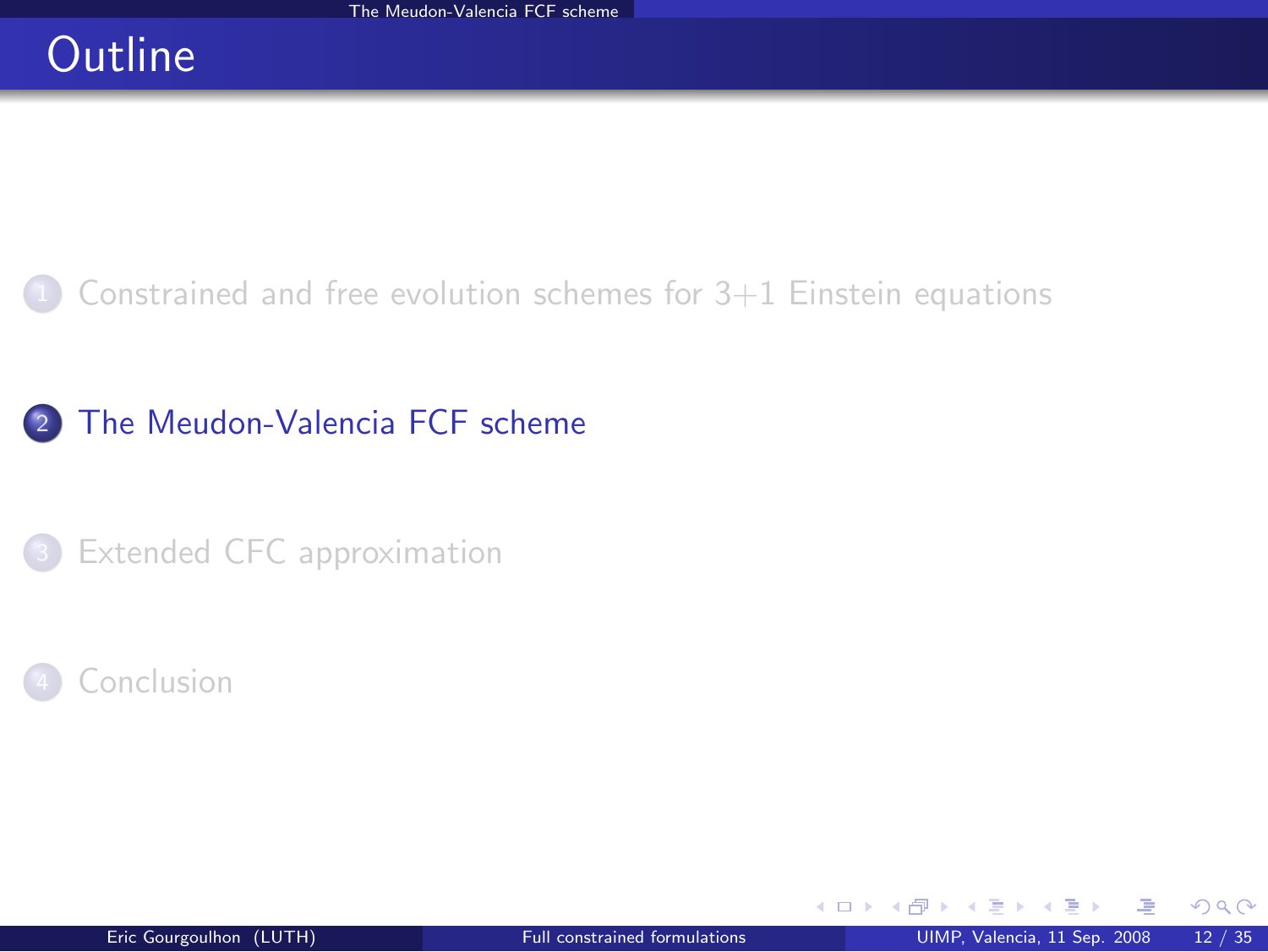# Original formulation

#### Constrained scheme built upon maximal slicing and Dirac gauge

[Bonazzola, Gourgoulhon, Grandclément & Novak, PRD 70, 104007 (2004)]

#### **Motivations**

- to maximize the number of *elliptic* equations and minimize that of hyperbolic equations (elliptic equations usually more stable)
- no constraint-violating mode by construction
- recover at the steady-state limit, the equations describing stationary spacetimes

 $\Omega$ 

**←ロ ▶ ← イ 同 →**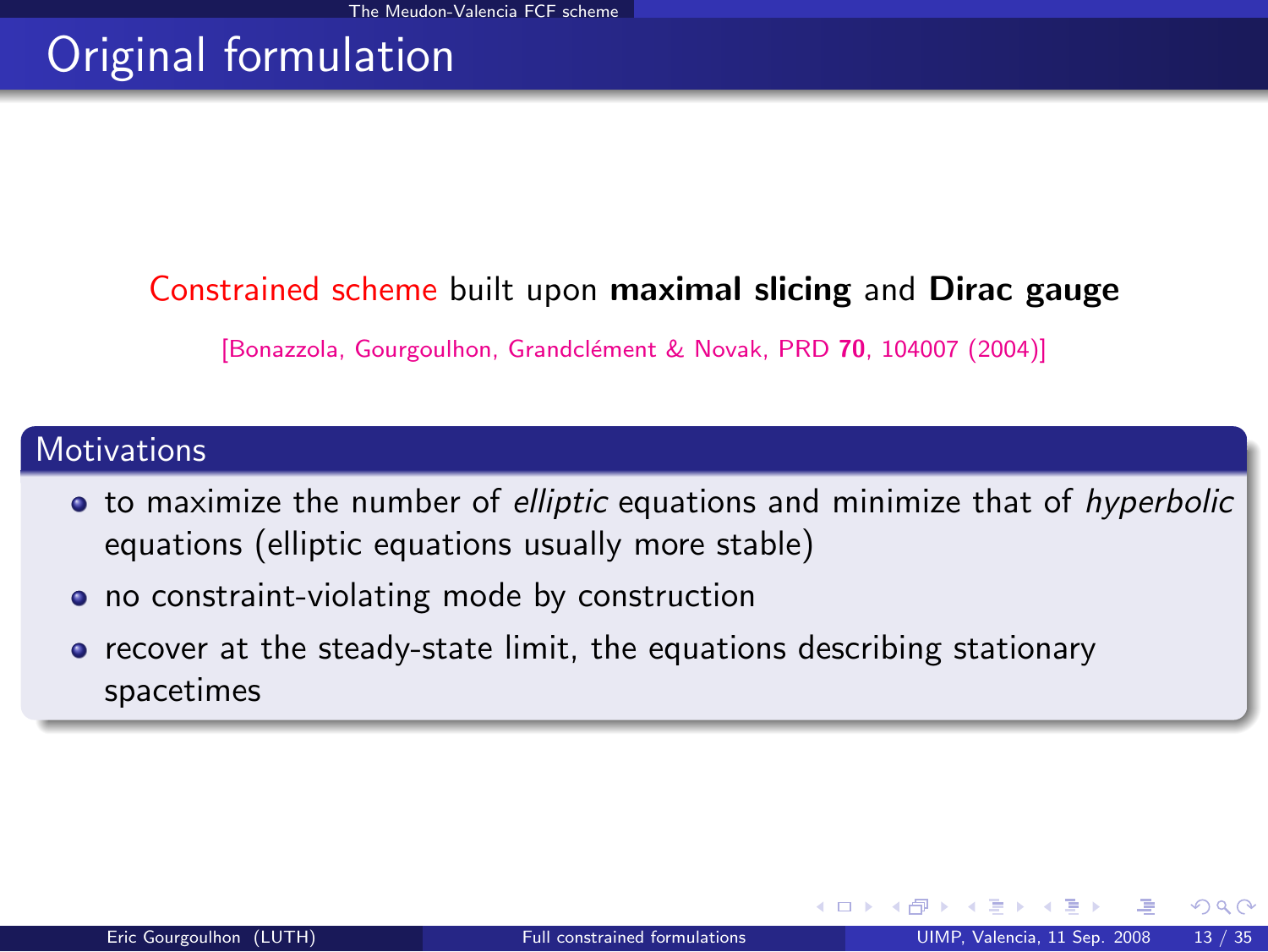## Conformal metric and dynamics of the gravitational field

#### Dynamical degrees of freedom of the gravitational field:

York (1972) : they are carried by the conformal "metric"

$$
\hat{\gamma}_{ij}:=\gamma^{-1/3}\,\gamma_{ij}\qquad\text{ with }\gamma:=\det\gamma_{ij}
$$

$$
\hat{\gamma}_{ij} = \text{tensor density of weight } -2/3
$$

To work with tensor fields only, introduce an extra structure on  $\Sigma_t$ : a flat metric  $\displaystyle f$  such that  $\displaystyle\frac{\partial f_{ij}}{\partial t}=0$  and  $\gamma_{ij}\sim f_{ij}$  at spatial infinity (*asymptotic flatness)* Define  $\tilde \gamma_{ij}:=\Psi^{-4}\,\gamma_{ij}$  or  $\gamma_{ij}=:\Psi^{4}\,\tilde \gamma_{ij}$  with  $\Psi:=\left(\frac{\gamma}{f}\right)^{1/12}$ ,  $f:=\det f_{ij}$  $\tilde{\gamma}_{ij}$  is invariant under any conformal transformation of  $\gamma_{ij}$  and verifies det  $\tilde{\gamma}_{ij} = f$ 

| Notations:                                                                                                                   | $\tilde{\gamma}^{ij}$ : inverse conformal metric : $\tilde{\gamma}_{ik}\tilde{\gamma}^{kj} = \delta_i{}^j$ |
|------------------------------------------------------------------------------------------------------------------------------|------------------------------------------------------------------------------------------------------------|
| $\tilde{D}_i$ : covariant derivative associated with $\tilde{\gamma}_{ij}$ , $\tilde{D}^i := \tilde{\gamma}^{ij}\tilde{D}_j$ |                                                                                                            |
| $\mathcal{D}_i$ : covariant derivative associated with $f_{ij}$ , $\mathcal{D}^i := f^{ij}\mathcal{D}_j$                     |                                                                                                            |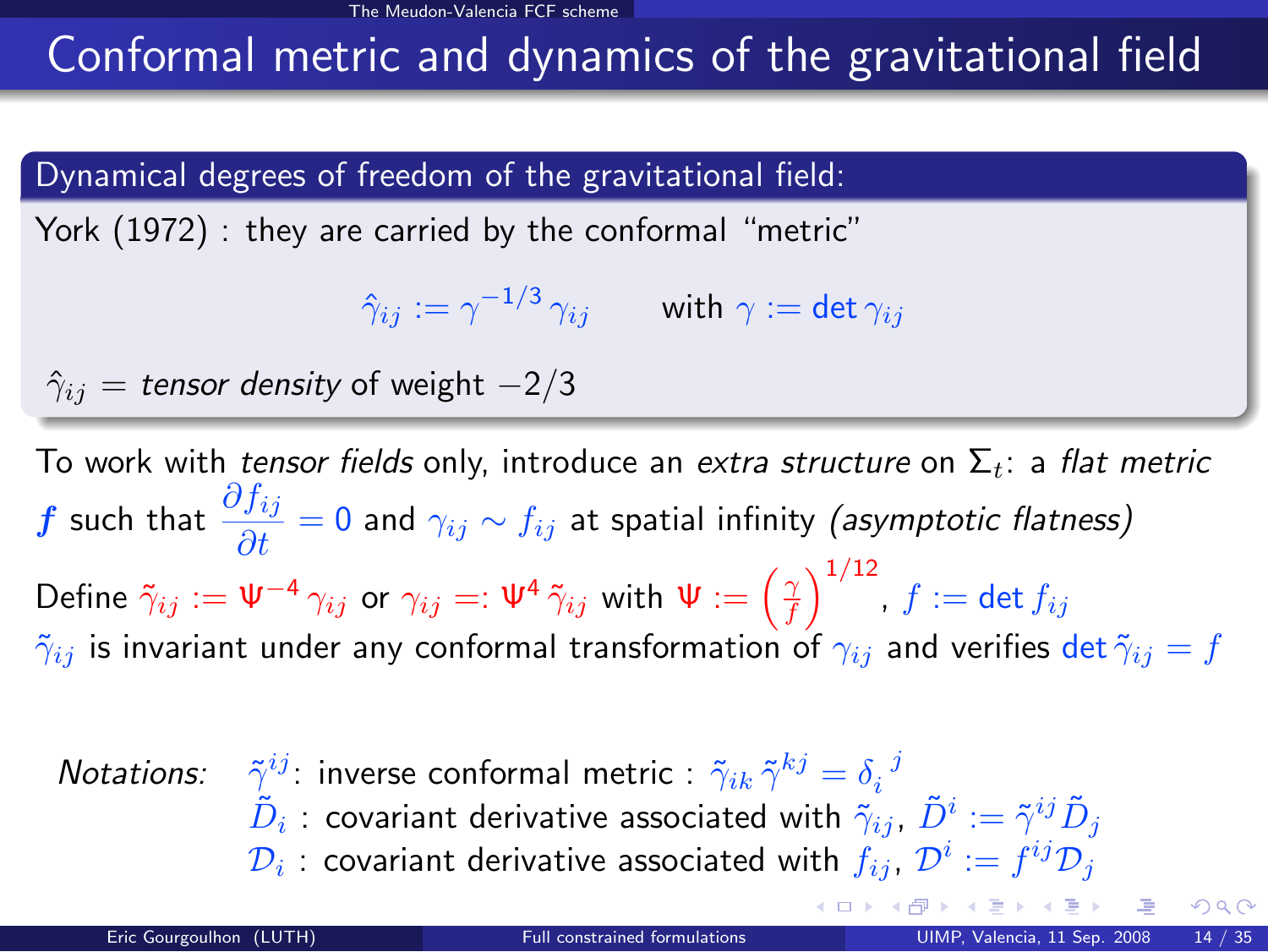# Dirac gauge: definition

**Conformal decomposition** of the metric  $\gamma_{ij}$  of the spacelike hypersurfaces  $\Sigma_t$ :

$$
\gamma_{ij} =: \Psi^4 \, \tilde{\gamma}_{ij} \qquad \text{with} \qquad \tilde{\gamma}^{ij} =: f^{ij} + h^{ij}
$$

where  $f_{ij}$  is a flat metric on  $\Sigma_t$ ,  $h^{ij}$  a symmetric tensor and  $\Psi$  a scalar field  $\text{\sf defined by } \Psi := \left(\frac{\det \gamma_{ij}}{\det f_{ij}}\right)^{1/12}$ Dirac gauge (Dirac, 1959) = divergence-free condition on  $\tilde{\gamma}^{ij}$ :

 $\mathcal{D}_{j} \tilde{\gamma}^{ij} = \mathcal{D}_{j} h^{ij} = 0$ 

where  $\mathcal{D}_i$  denotes the covariant derivative with respect to the flat metric  $f_{ij}$ . Compare

- minimal distortion (Smarr & York 1978) :  $D_j\left(\partial\tilde{\gamma}^{ij}/\partial t\right)=0$
- pseudo-minimal distortion (Nakamura 1994) :  $\mathcal{D}^{j}\left(\partial\tilde{\gamma}^{ij}/\partial t\right)=0$

*Notice:* Dirac gauge  $\iff$  BSSN connection functions vanish:  $\ddot{\Gamma}^i = 0$ 

 $\Omega$ 

メロト メ何 トメ ヨ トメ ヨ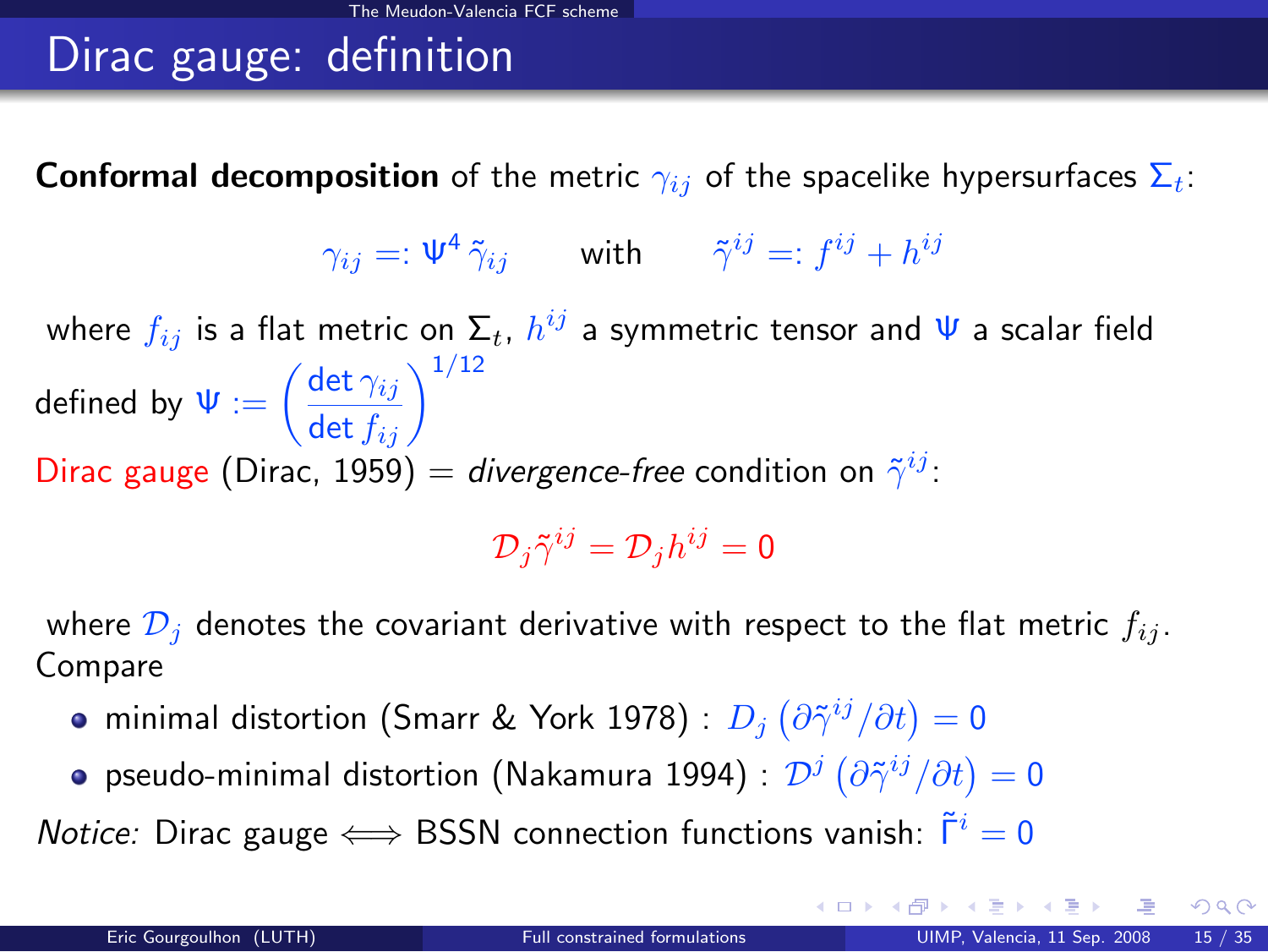# Dirac gauge: motivation

Expressing the Ricci tensor of conformal metric as a second order operator: In terms of the covariant derivative  $\mathcal{D}_i$  associated with the flat metric  $\mathbf{f}$ :

$$
\tilde{\gamma}^{ik}\tilde{\gamma}^{jl}\tilde{R}_{kl} = \frac{1}{2} \left( \tilde{\gamma}^{kl} \mathcal{D}_k \mathcal{D}_l h^{ij} - \tilde{\gamma}^{ik} \mathcal{D}_k H^j - \tilde{\gamma}^{jk} \mathcal{D}_k H^i \right) + \mathcal{Q}(\tilde{\gamma}, \mathcal{D}\tilde{\gamma})
$$
\nwith

\n
$$
H^i := \mathcal{D}_j h^{ij} = \mathcal{D}_j \tilde{\gamma}^{ij} = -\tilde{\gamma}^{kl} \Delta^i_{\;kl} = -\tilde{\gamma}^{kl} \left( \tilde{\Gamma}^i_{\;kl} - \bar{\Gamma}^i_{\;kl} \right)
$$

and  $\mathcal{Q}(\tilde{\gamma}, \mathcal{D}\tilde{\gamma})$  is quadratic in first order derivatives  $\mathcal{D}h$ 

Dirac gauge:  $H^i = 0 \Longrightarrow$  Ricci tensor becomes an elliptic operator for  $h^{ij}$ Similar property as harmonic coordinates for the 4-dimensional Ricci tensor:

<sup>4</sup>
$$
R_{\alpha\beta} = -\frac{1}{2}g^{\mu\nu}\frac{\partial}{\partial x^{\mu}}\frac{\partial}{\partial x^{\nu}}g_{\alpha\beta}
$$
 + quadratic terms

 $\Omega$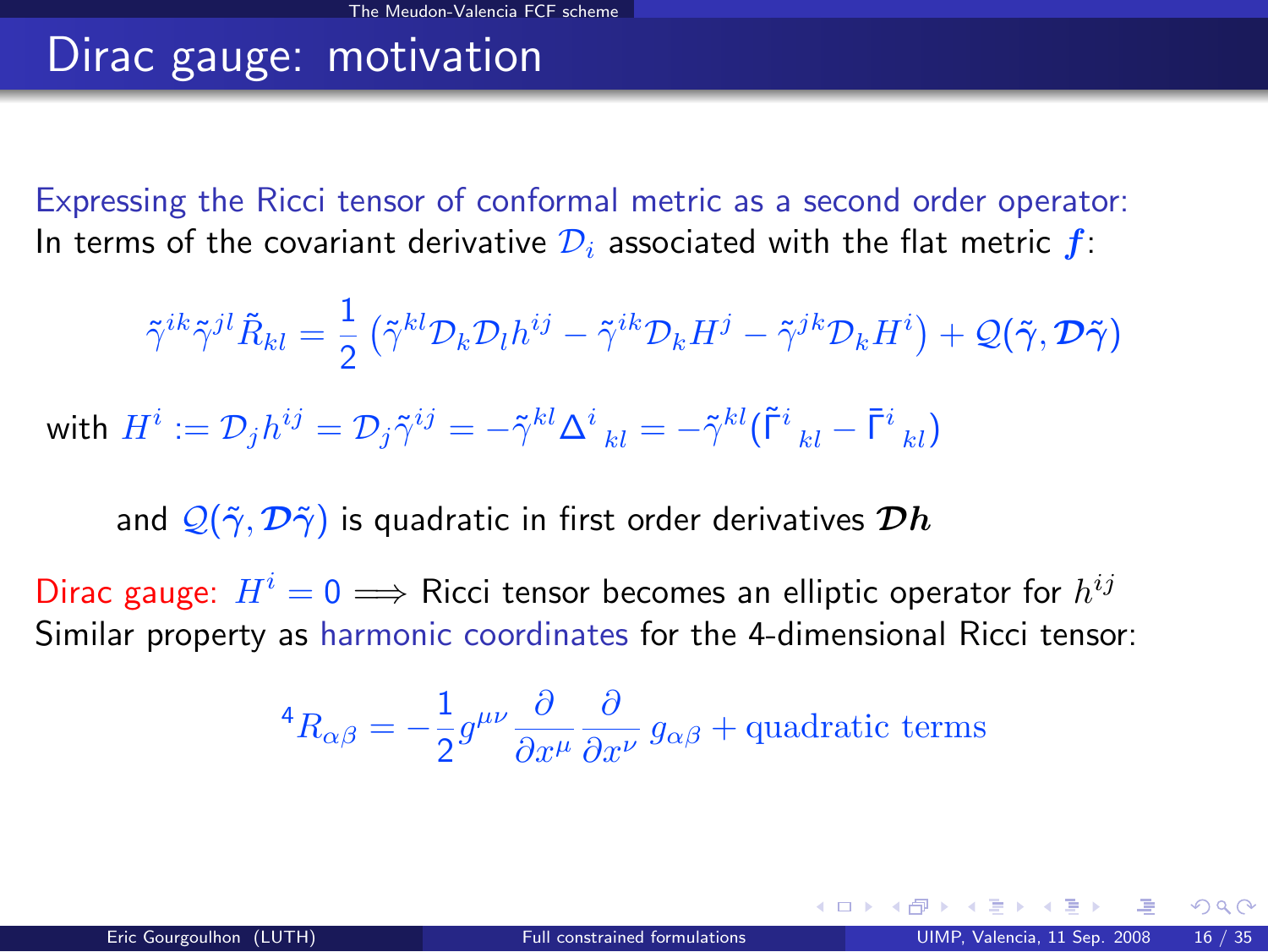# Dirac gauge: motivation (con't)

spatial harmonic coordinates:  $\mathcal{D}_j\left[\left(\frac{\gamma}{f}\right)\right]$ f  $\left.\begin{matrix} 1/2\ \gamma^{ij} \end{matrix} \right]=0$ 

 $\implies$  makes the Ricci tensor  $R_{ij}$  (associated with the **physical** 3-metric  $\gamma_{ij}$ ) an elliptic operator for  $\gamma^{ij}$  [Andersson & Moncrief, Ann. Henri Poincaré 4, 1 (2003)]

Dirac gauge:  $\mathcal{D}_j$   $\Bigl[ \Bigl( \frac{\gamma}{f} \Bigr)$ f  $\left.\begin{aligned} \left.\begin{matrix} 1/3\ \end{matrix}\right|^{ij} \end{aligned} \right|=0$ 

 $\implies$  makes the Ricci tensor  $\tilde R_{ij}$  (associated with the  ${\sf conformal}$  3-metric  $\tilde \gamma_{ij})$ an elliptic operator for  $\tilde{\gamma}^{ij}$ 

4 0 3 4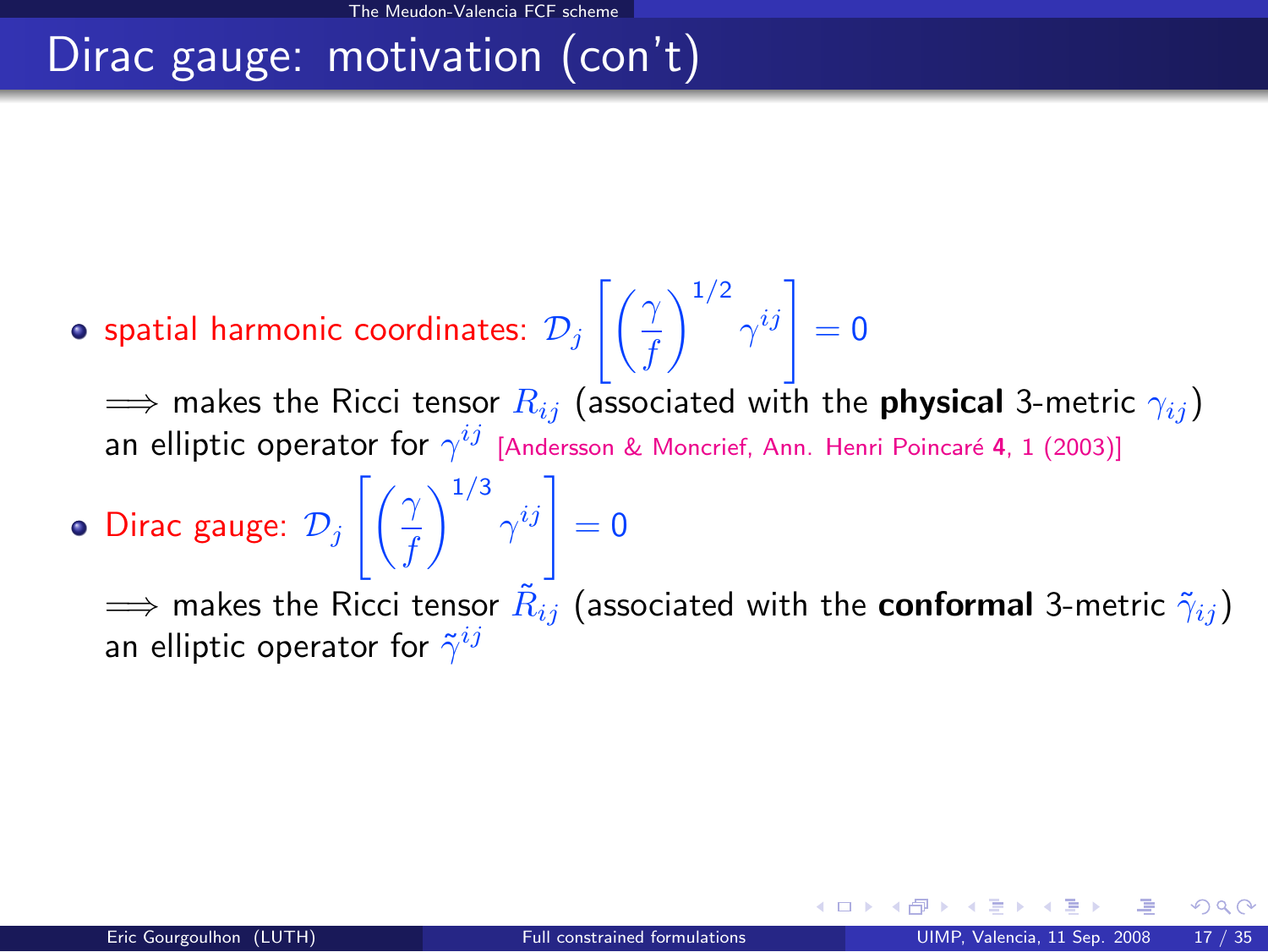# Dirac gauge: discussion

 $\bullet$  introduced by Dirac (1959) in order to fix the coordinates in some Hamiltonian formulation of general relativity; originally defined for Cartesian coordinates only:  $\frac{\partial}{\partial x^j}$  $\left(\gamma^{1/3}\,\gamma^{ij}\right)=0$ 

but trivially extended by us to more general type of coordinates (e.g. spherical) thanks to the introduction of the flat metric  $f_{ij}$ :  $\mathcal{D}_j\left((\gamma/f)^{1/3}\gamma^{ij}\right)=0$ 

• first discussed in the context of numerical relativity by Smarr & York (1978), as a candidate for a radiation gauge, but disregarded for not being covariant under coordinate transformation 
$$
(x^i) \mapsto (x^{i'})
$$
 in the hypersurface  $\Sigma_t$ , contrary to the minimal distortion gauge proposed by them

- fully specifies (up to some boundary conditions) the coordinates in each hypersurface  $\Sigma_t$ , including the initial one  $\Rightarrow$  allows for the search for stationary solutions
- Shibata, Uryu & Friedman [PRD 70[, 044044 \(2004\)\]](http://link.aps.org/abstract/PRD/v70/e044044) propose to use Dirac gauge to compute quasiequilibrium configurations of binary neutron stars beyond the IWM approximation メロト メ御 トメ きょ メきょ  $QQ$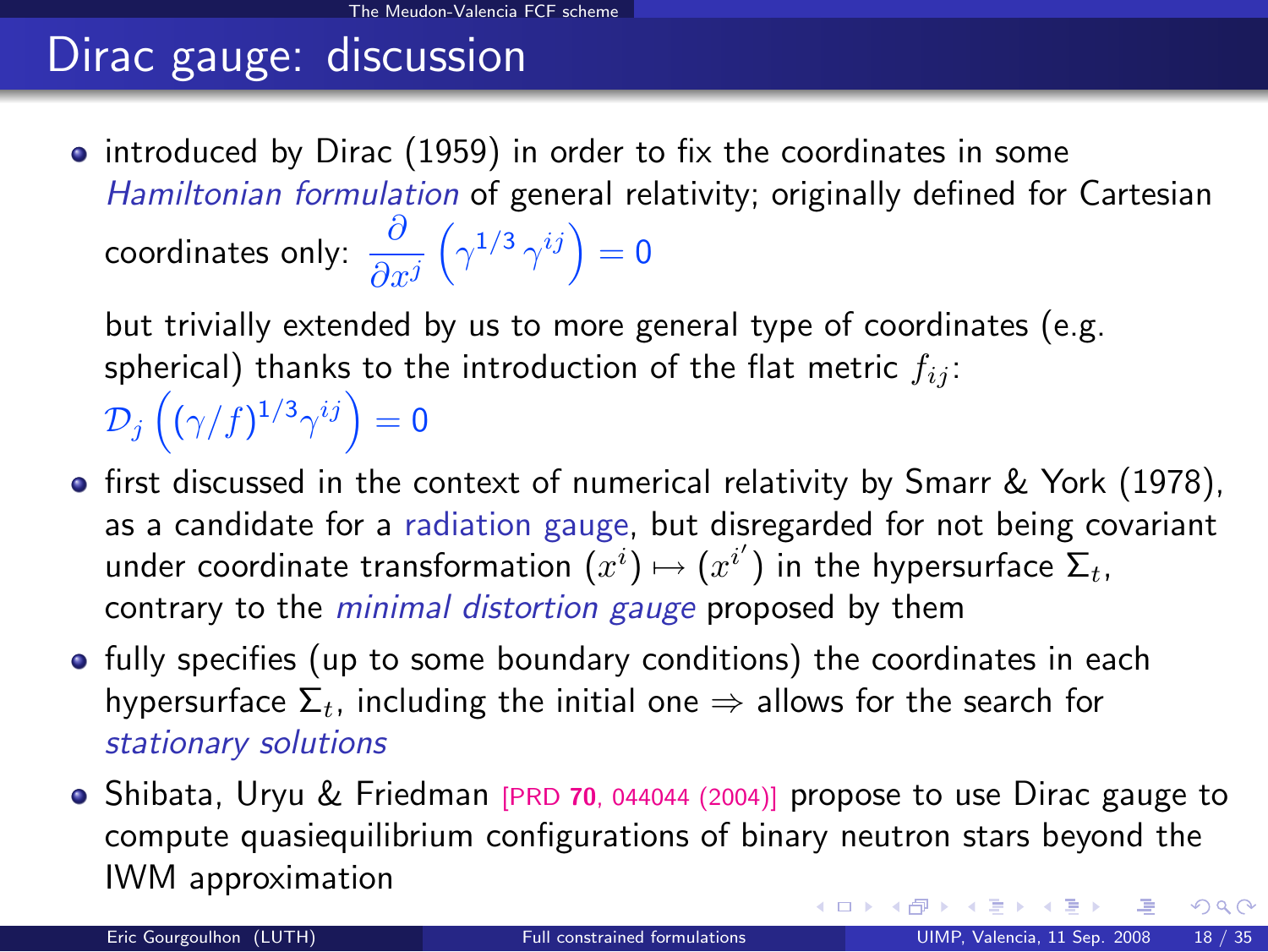# Dirac gauge: discussion (con't)

Dirac gauge

- leads asymptotically to transverse-traceless (TT) coordinates (same as minimal distortion gauge). Both gauges are analogous to Coulomb gauge in electrodynamics
- turns the Ricci tensor of conformal metric  $\tilde{\gamma}_{ij}$  into an elliptic operator for  $h^{ij}$  $\implies$  the dynamical Einstein equations become a *wave equation* for  $h^{ij}$
- **•** insures that the Ricci scalar  $\hat{R}$  (arising in the Hamiltonian constraint) does not contain any second order derivative of  $h^{ij}$
- results in a vector elliptic equation for the shift: vector  $\beta^i$
- is fulfilled by conformally flat initial data :  $\tilde \gamma_{ij} = f_{ij} \Longrightarrow h^{ij} = 0$ : this allows for the direct use of many currently available initial data sets

 $\Omega$ 

メロト メ都 トメ ミトメ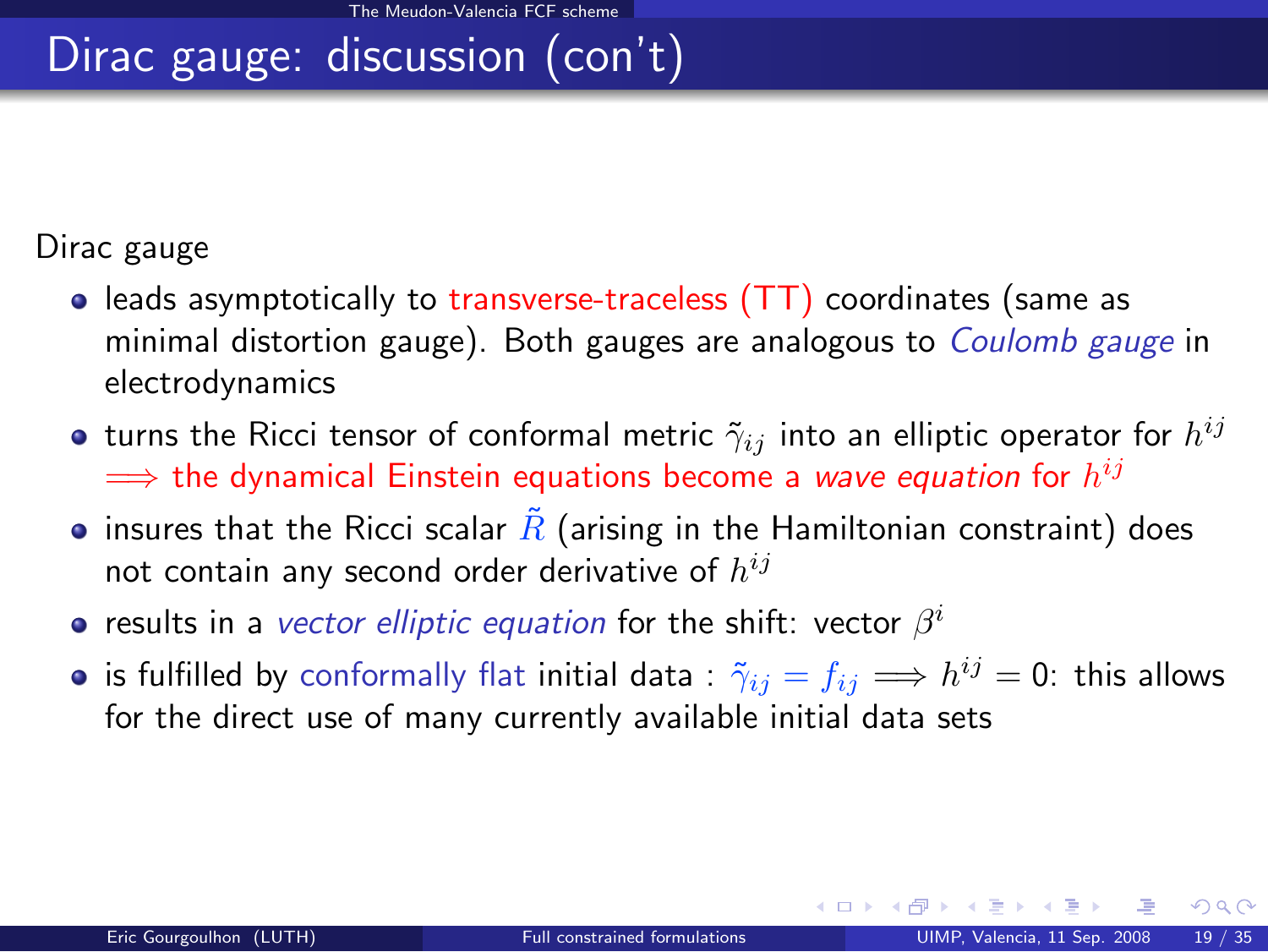# Maximal slicing  $+$  Dirac gauge

Our choice of coordinates to solve numerically the Cauchy problem:

- choice of  $\Sigma_t$  foliation: maximal slicing:  $K := \text{tr } K = 0$
- choice of  $(x^i)$  coordinates within  $\Sigma_t$ : Dirac gauge:  $\mathcal{D}_jh^{ij}=0$

Note: the Cauchy problem has been shown to be locally strongly well posed for a similar coordinate system, namely constant mean curvature  $(K = t)$  and spatial harmonic coordinates  $\left( \mathcal{D}_j \left[ (\gamma/f)^{1/2} \, \gamma^{ij} \right] = 0 \right)$ [Andersson & Moncrief, Ann. Henri Poincaré 4, 1 (2003)]

**K ロ ト K 何 ト K ヨ ト**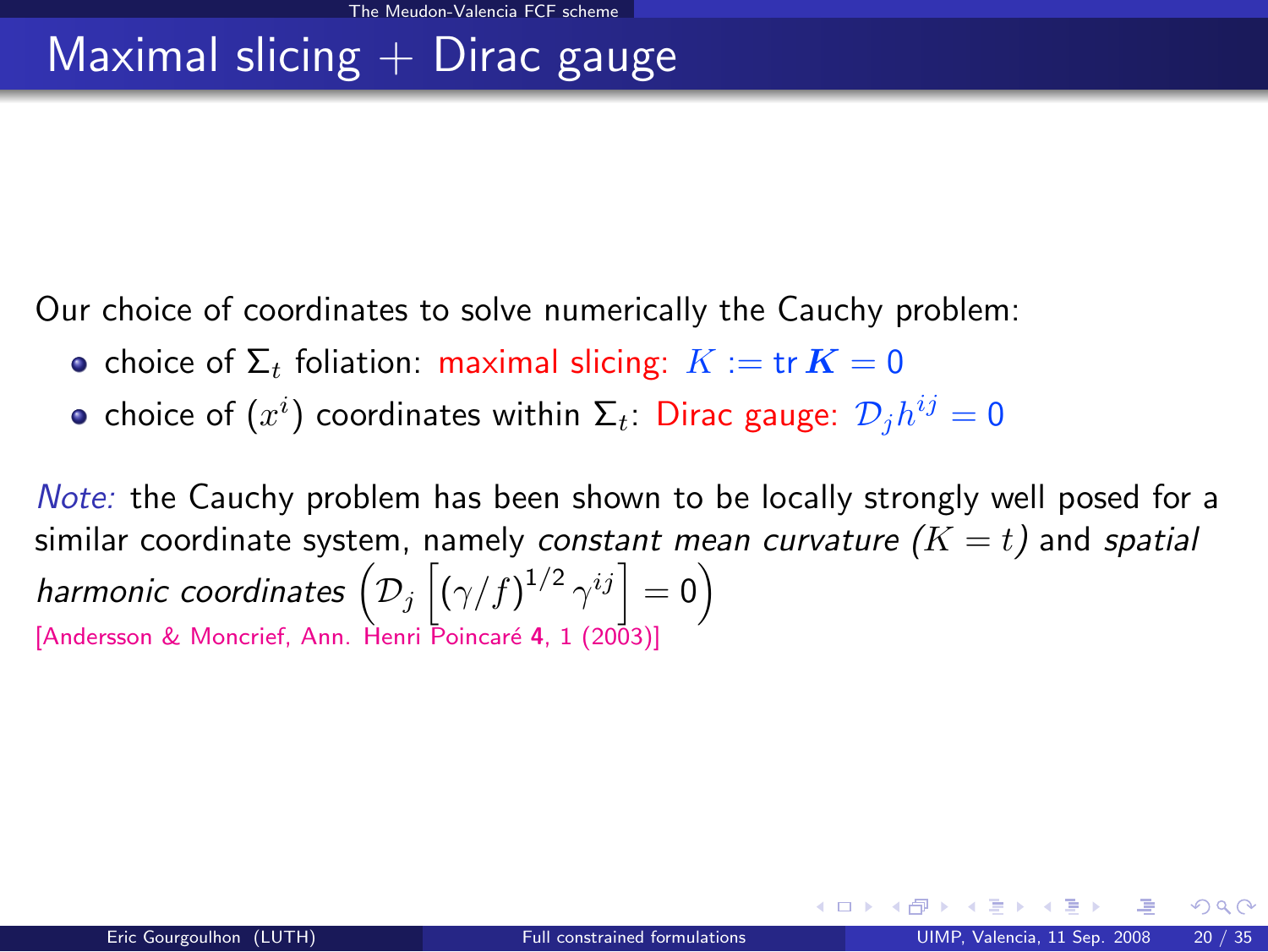## Decomposition of the extrinsic curvature

 $\left| K^{ij} = \Psi^{-10} \hat{A}^{ij} \right|$   $(K = 0)$  (Lichnerowicz rescaling)  $\hat{A}^{ij} = (LW)^{ij} + \hat{A}^{ij}_{\textsf{TT}} \big\vert \quad \text{(York longitudinal/transverse decomposition)}$  $(LW)^{ij} := \mathcal{D}^i W^j + \mathcal{D}^j W^i - \frac{2}{3}$  $\frac{2}{3}\mathcal{D}_k W^k f^{ij}$  (conformal Killing operator)  $f_{ij}\hat{A}^{ij}_{\mathsf{TT}} = 0$  and  $\mathcal{D}_j\hat{A}^{ij}_{\mathsf{TT}} = 0$   $\quad$  (TT tensor)

NB: expression of  $\hat{A}^{ij}$  in terms of the shift vector  $\beta^i$ :  $\hat{A}^{ij} = \frac{\Psi^6}{2N}$ 2N  $\left[ (\tilde{L}\beta)^{ij} + \frac{\partial \tilde{\gamma}^{ij}}{\partial t} \right] \qquad (\tilde{L}\beta)^{ij} := \tilde{D}^i \beta^j + \tilde{D}^j \beta^i - \frac{2}{3}$  $\frac{2}{3}\tilde{D}_{k}\beta^{k}\tilde{\gamma}^{ij}$ 

 $\Omega$ 

K ロ > K @ > K 경 > K 경 > 시 경 +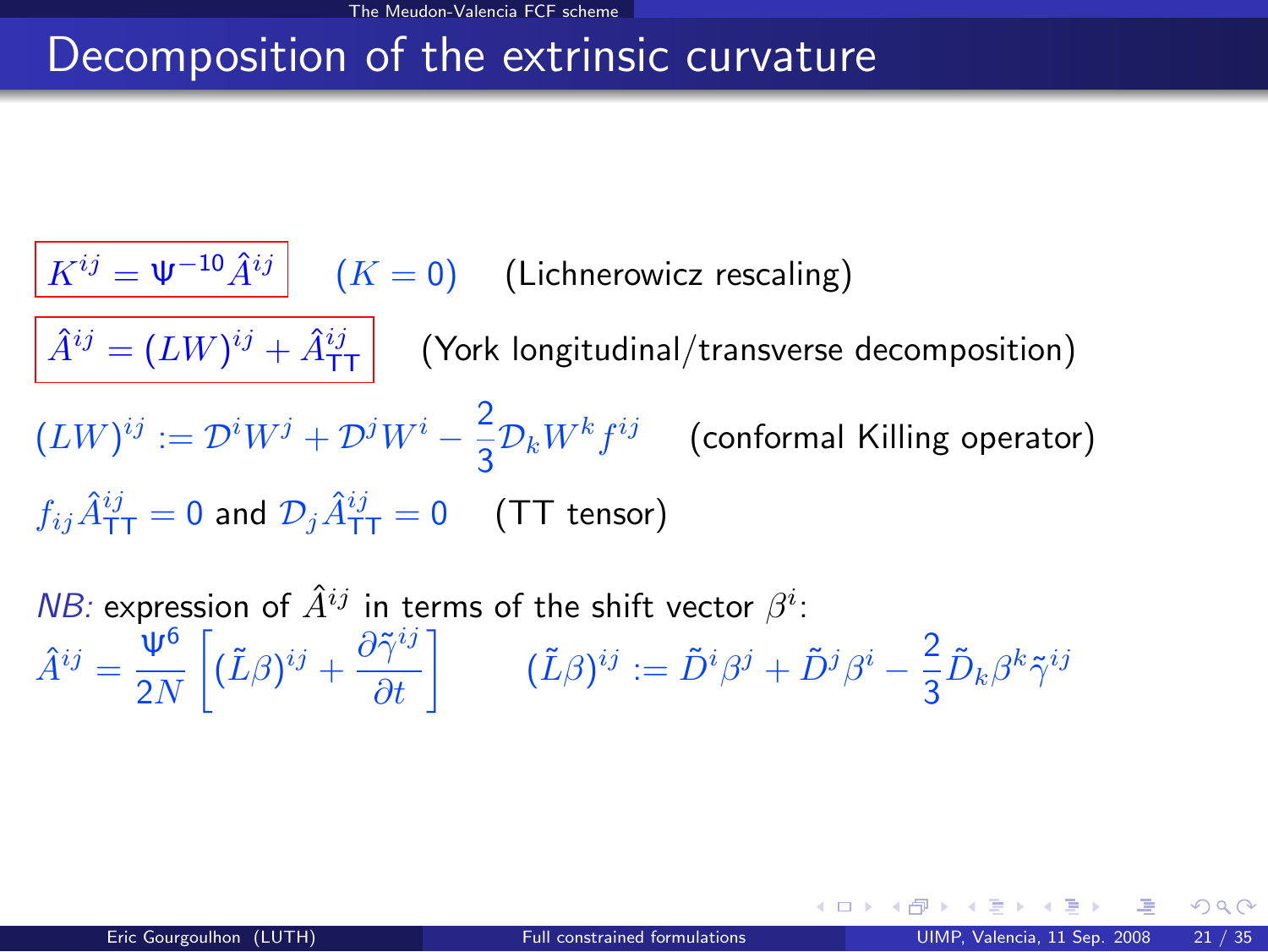## Rescaled matter quantities

• From the energy-momentum tensor:

$$
\hat{E} := \Psi^6 E \qquad \hat{p}_i := \Psi^6 p_i \qquad \hat{S} := \Psi^6 S \qquad S := \gamma^{ij} S_{ij}
$$

**Baryon number:**  $\hat{D}:=\Psi^6\mathsf{\Gamma} n\,\big\vert$ ,

 $n:$  proper number density of baryons

 $\mathsf{\Gamma}=Nu^{\mathsf{0}}$  : fluid Lorentz factor w.r.t Eulerian observer

Equation of state: 
$$
P = P(n, \epsilon)
$$
  
Perfect fluid:  

$$
E = \Gamma^2(\epsilon + P) - P
$$
  

$$
S = 3P + (E + P)U_iU^i
$$
, with  $U^i = \frac{1}{N} \left( \frac{dx^i}{dt} + \beta^i \right) = (E + P)^{-1} \gamma^{ij} p_j$   

$$
\Gamma = (1 - U_i U^i)^{-1/2}
$$

 $\Omega$ 

**←ロ ▶ ← イ 同 →**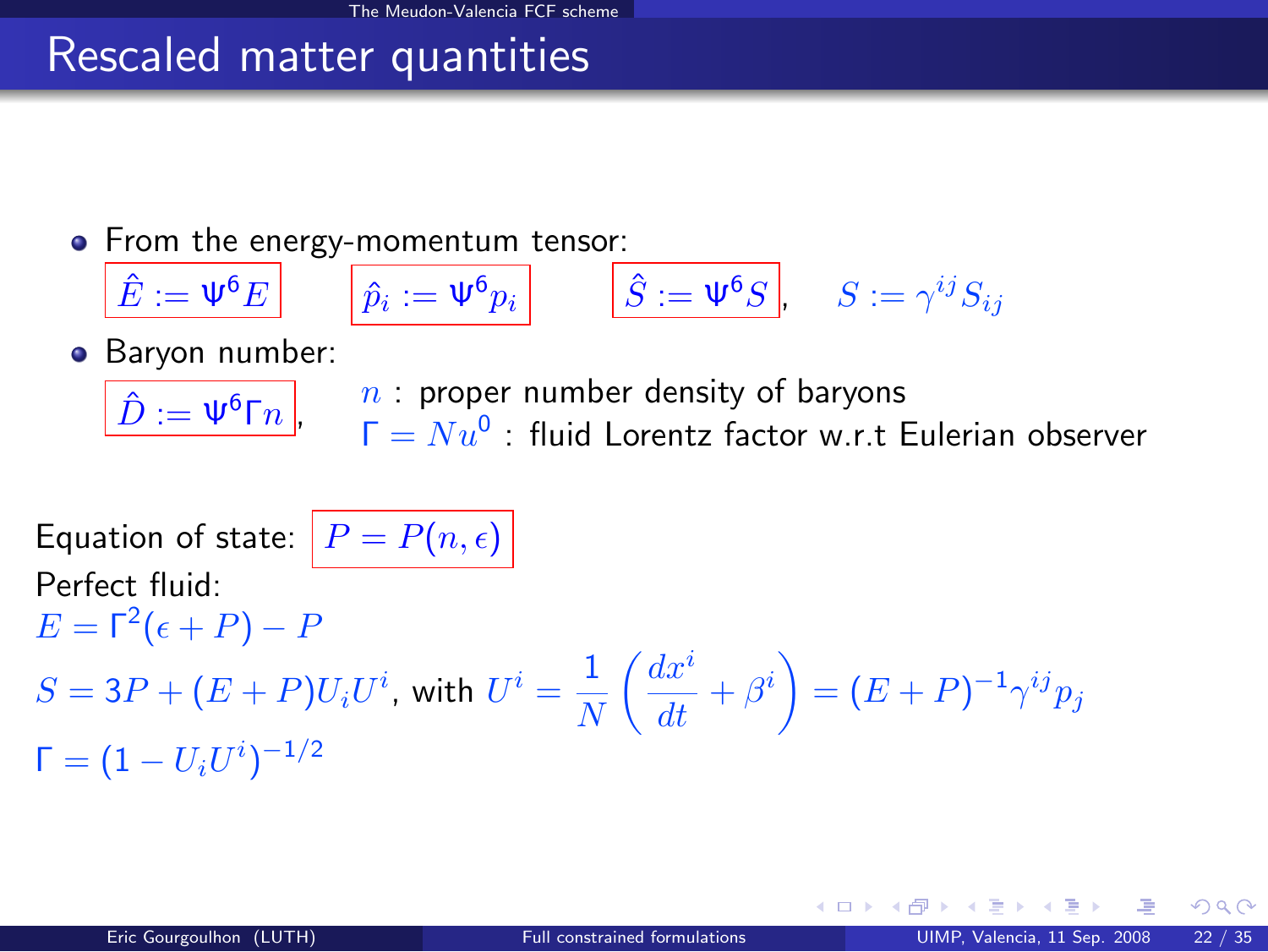## Part 1 of FCF scheme: evolution equations

[Cordero-Carrión, Cerdá-Durán, Dimmelmeier, Jaramillo, Novak & Gourgoulhon, arXiv:0809...]

• Fluid equations (conservation of baryon number and energy-momentum):

$$
\frac{\partial \boldsymbol{U}}{\partial t} + \frac{\partial \boldsymbol{F}^j}{\partial x^j} = \boldsymbol{\mathcal{S}} \qquad \boldsymbol{U} := (\hat{D}, \hat{E}, \hat{p}_i) \quad \Longrightarrow \hat{D}, \ \hat{E}, \ \hat{p}_i
$$

Dynamical Einstein equations :<br>  $\int$   $\partial h^{ij}$  2N  $_{3ij}$ 

$$
\begin{cases}\n\frac{\partial h^{ij}}{\partial t} = \frac{2N}{\Psi^6} \hat{A}^{ij} + \cdots \\
\frac{\partial \hat{A}^{ij}}{\partial t} = \frac{N \Psi^2}{2} \Delta h^{ij} + \cdots\n\end{cases}
$$

Constraints:

- $\det (f^{ij}+h^{ij})=\det f^{ij}$  (unimodular)  $\quad$  and  $\quad \mathcal{D}_jh^{ij}=0$  (Dirac gauge)
- $f_{ij}\hat{A}^{ij}=0$  and  ${\cal D}_j\hat{A}^{ij}=8\pi{\tilde{\gamma}}^{ij}\hat{p}_j-{\Delta^i}_{kl}\hat{A}^{kl}$  (momentum constraint)
- $\Longrightarrow$   $(h^{ij}, \hat{A}^{ij})$  have only 2 degrees of freedom
- $\implies$  solve only for the TT part of the above system
- <span id="page-26-0"></span> $\implies$  this involves two scalar potentials  $A$  and  $B$  [\[Novak et al., in preparation\]](#page-0-1), from which one can reconstruct  $h^{ij} \; (\Longrightarrow \tilde{\gamma}^{i\bar{j}})$  and  $\hat{A}^{ij}_{\texttt{TT}}$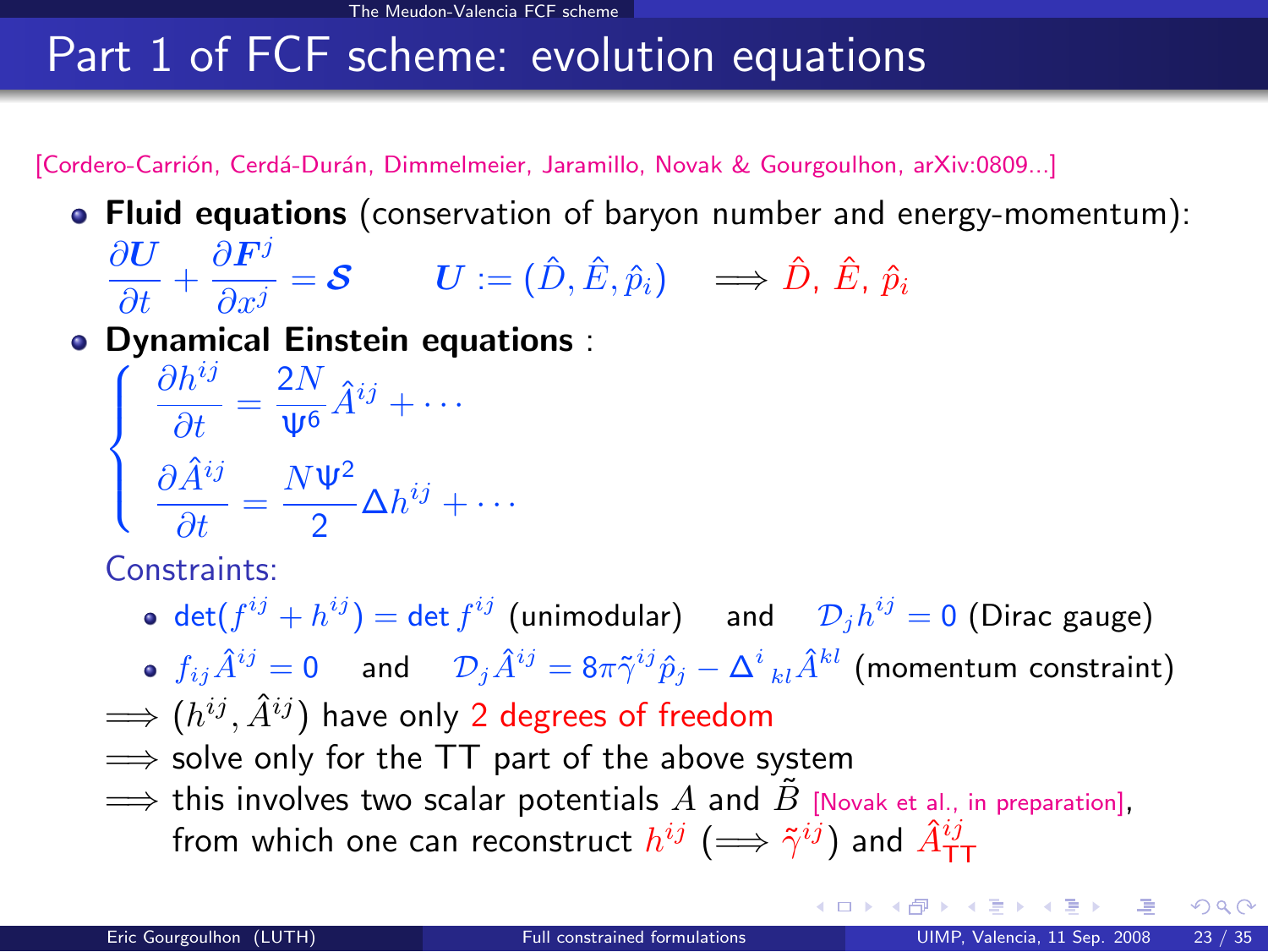## Part 2 of FCF scheme: elliptic equations

[Cordero-Carrión, Cerdá-Durán, Dimmelmeier, Jaramillo, Novak & Gourgoulhon, arXiv:0809...]

- **1** Momentum constraint<sup>2</sup>:  $\Delta W^i + \frac{1}{2}$  $\frac{1}{3}\mathcal{D}^i\mathcal{D}_jW^j+\Delta^i\mathstrut_{kl}(LW)^{kl}=8\pi\tilde{\gamma}^{ij}\hat{p}_j-\Delta^i\mathstrut_{kl}\hat{A}^{kl}_{\mathsf{TT}}$  $\Longrightarrow W^i \Longrightarrow \hat{A}^{ij} = (LW)^{ij} + \hat{A}^{ij}_{TT}$
- **2** Hamiltonian constraint :  $\tilde{\gamma}^{kl} \mathcal{D}_k \mathcal{D}_l \Psi = -2\pi \frac{\hat{E}}{\Psi}$  $\frac{\hat{E}}{\Psi} - \frac{\tilde{\gamma}_{il}\tilde{\gamma}_{jm}\hat{A}^{lm}\hat{A}^{ij}}{8\mathsf{\Psi}^7}$  $\frac{m \hat{A}^{lm} \hat{A}^{ij}}{8 \Psi^7} + \frac{\Psi \tilde{R}}{8}$  $\frac{\partial^2 u}{\partial \theta} \implies \Psi \Longrightarrow P \Longrightarrow \hat{S}$  $\bullet$  Maximal slicing condition (+ Ham. constraint) :  $\tilde{\gamma}^{kl} \mathcal{D}_k \mathcal{D}_l (N \Psi) = N \Psi$  $\lceil$  $\Big(2\pi \Psi^{-2}(\hat E+2\hat S) + \Bigg(\frac{7\tilde\gamma_{il}\tilde\gamma_{jm}\hat A^{lm}\hat A^{ij}}{2\pi\hat\Phi^{lm}A^{lm}}\Bigg)$  $\frac{1}{8}\frac{\hat{A}^{lm}\hat{A}^{ij}}{8}+\frac{\tilde{R}}{8}$ 8 \]  $\implies N \Psi \implies N$
- $\bullet$  Preservation of Dirac gauge in time  $(+)$  momentum constraint) :  $\tilde{\gamma}^{kl} \mathcal{D}_k \mathcal{D}_l \beta^i + \frac{1}{2}$  $\frac{1}{3}\tilde{\gamma}^{ik}\mathcal{D}_k\mathcal{D}_l\beta^l=\frac{N}{\Psi^0}$ Ψ<sup>6</sup>  $\left(16\pi\tilde{\gamma}^{ij}\hat{p}_j-2\Delta_{kl}^i\hat{A}^{kl}\right)+2\hat{A}^{ij}\mathcal{D}_j\left(\frac{N}{100}\right)$ Ψ<sup>6</sup> λ  $\Longrightarrow \beta^i$

 ${}^{2}\Delta^{i}{}_{kl}:=\tilde{\mathsf{\Gamma}}^{i}{}_{kl}-\bar{\mathsf{\Gamma}}^{i}{}_{kl}=\tilde{\gamma}^{im}\left(\mathcal{D}_{k}\tilde{\gamma}_{ml}+\mathcal{D}_{l}\tilde{\gamma}_{km}-\mathcal{D}_{m}\tilde{\gamma}_{kl}\right)/2$  ${}^{2}\Delta^{i}{}_{kl}:=\tilde{\mathsf{\Gamma}}^{i}{}_{kl}-\bar{\mathsf{\Gamma}}^{i}{}_{kl}=\tilde{\gamma}^{im}\left(\mathcal{D}_{k}\tilde{\gamma}_{ml}+\mathcal{D}_{l}\tilde{\gamma}_{km}-\mathcal{D}_{m}\tilde{\gamma}_{kl}\right)/2$  ${}^{2}\Delta^{i}{}_{kl}:=\tilde{\mathsf{\Gamma}}^{i}{}_{kl}-\bar{\mathsf{\Gamma}}^{i}{}_{kl}=\tilde{\gamma}^{im}\left(\mathcal{D}_{k}\tilde{\gamma}_{ml}+\mathcal{D}_{l}\tilde{\gamma}_{km}-\mathcal{D}_{m}\tilde{\gamma}_{kl}\right)/2$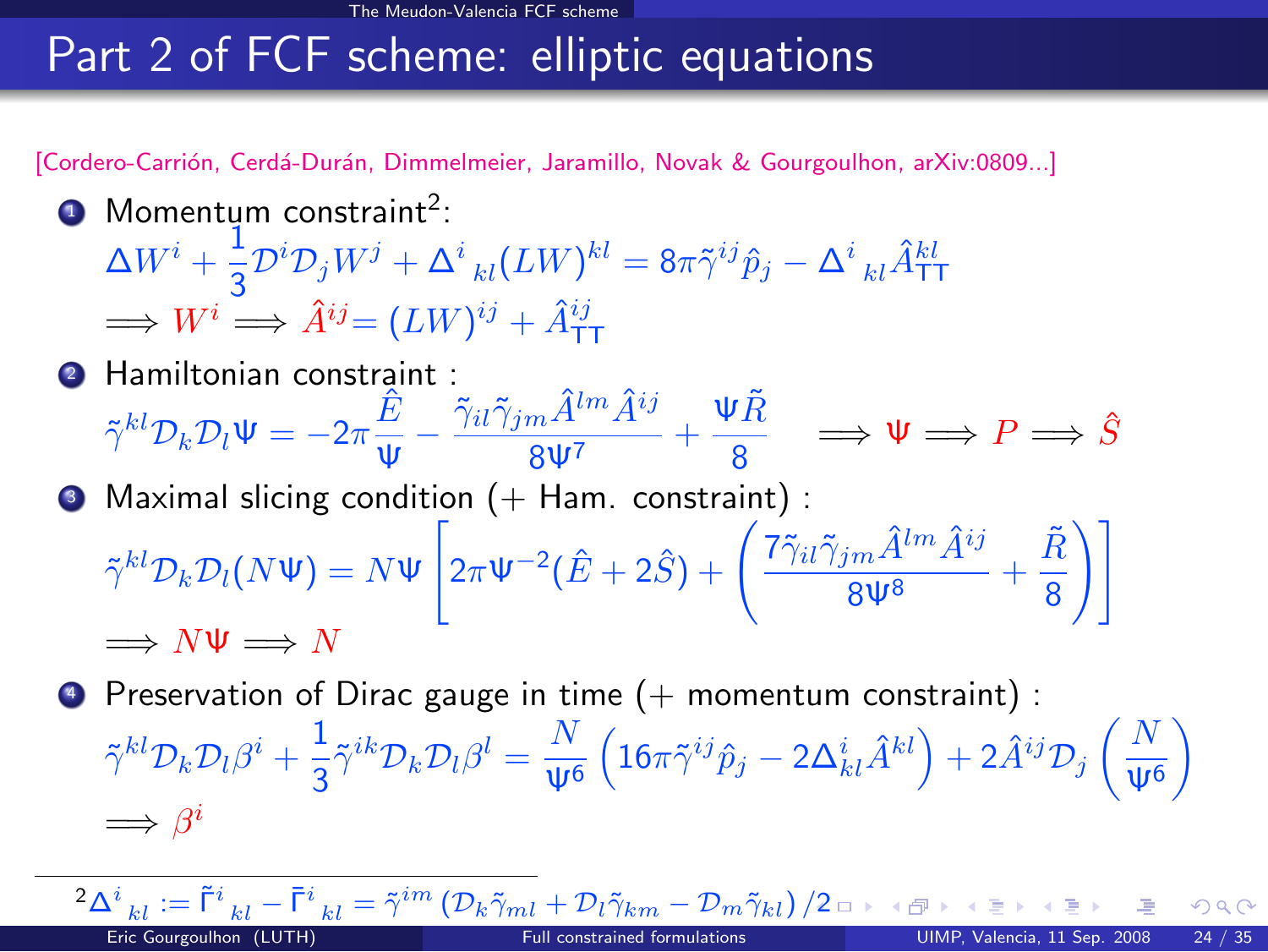The Meudon-Valencia FCF scheme

# Mathematical analysis of the evolution part of the FCF system

If  $\frac{\partial}{\partial t}$  is timelike and  $h^{ij}$  obeys to the Dirac gauge, then the evolution equations  $\sqrt{ }$  $\int$  $\mathcal{L}$  $\partial h^{ij}$  $\frac{\partial h^{ij}}{\partial t} = \frac{2N}{\Psi^6}$  $\frac{2N}{\Psi^6} \hat{A}^{ij} + \cdots$  $\partial \hat{A}^{ij}$  $\frac{dt}{dt}$  =  $N\Psi^2$  $\frac{1}{2} \Delta h^{ij} + \cdots$ 

form a strongly hyperbolic system

<span id="page-28-0"></span>[Cordero-Carrión, Ibáñez, Gourgoulhon, Jaramillo & Novak, PRD 77, 084007 (2008)]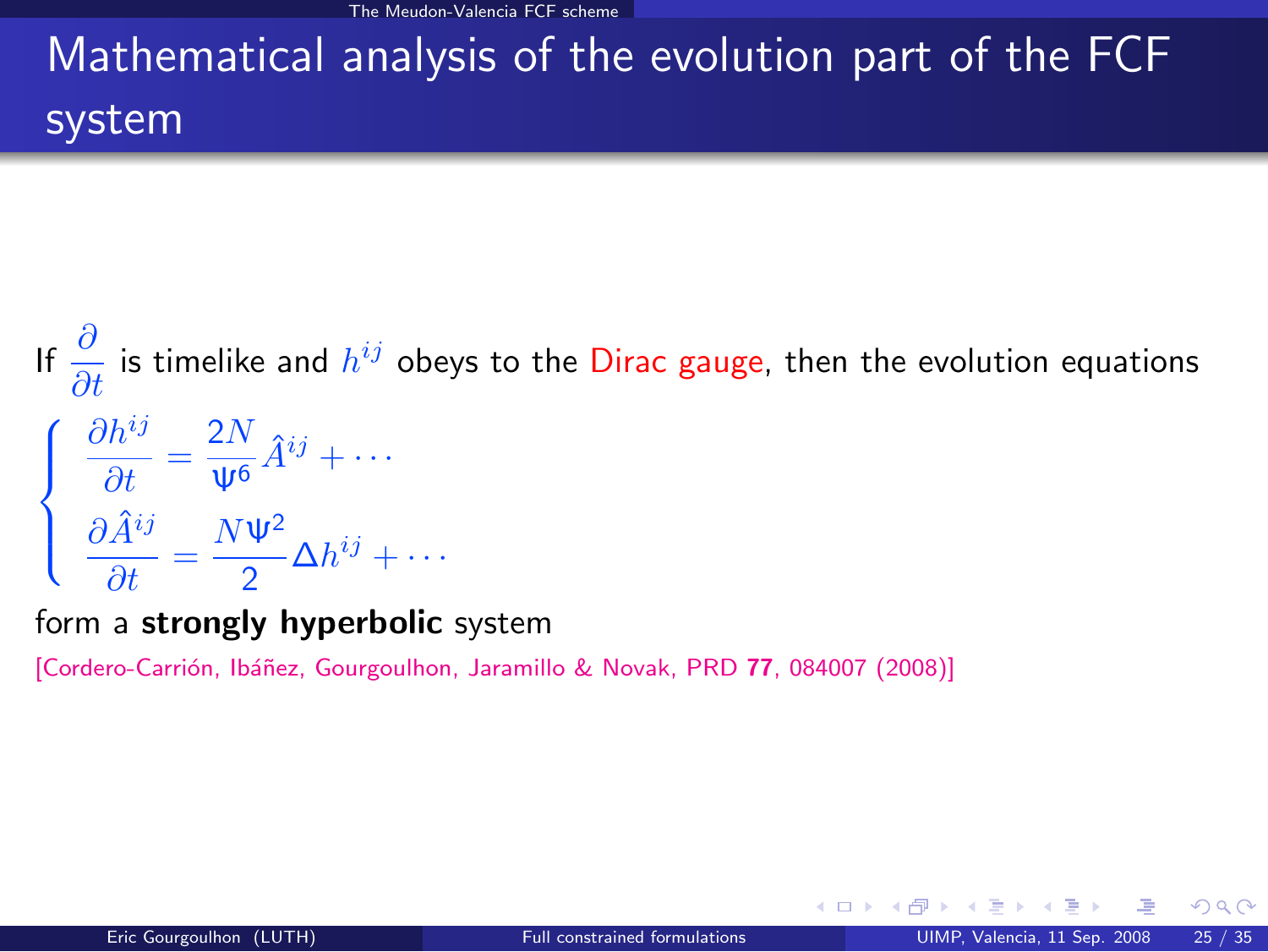# **Outline**

- <sup>1</sup> [Constrained and free evolution schemes for 3+1 Einstein equations](#page-2-0)
	- [The Meudon-Valencia FCF scheme](#page-15-0)
- <sup>3</sup> [Extended CFC approximation](#page-29-0)
- **[Conclusion](#page-44-0)**

**← ロ ▶ → イ 同** 

<span id="page-29-0"></span> $QQ$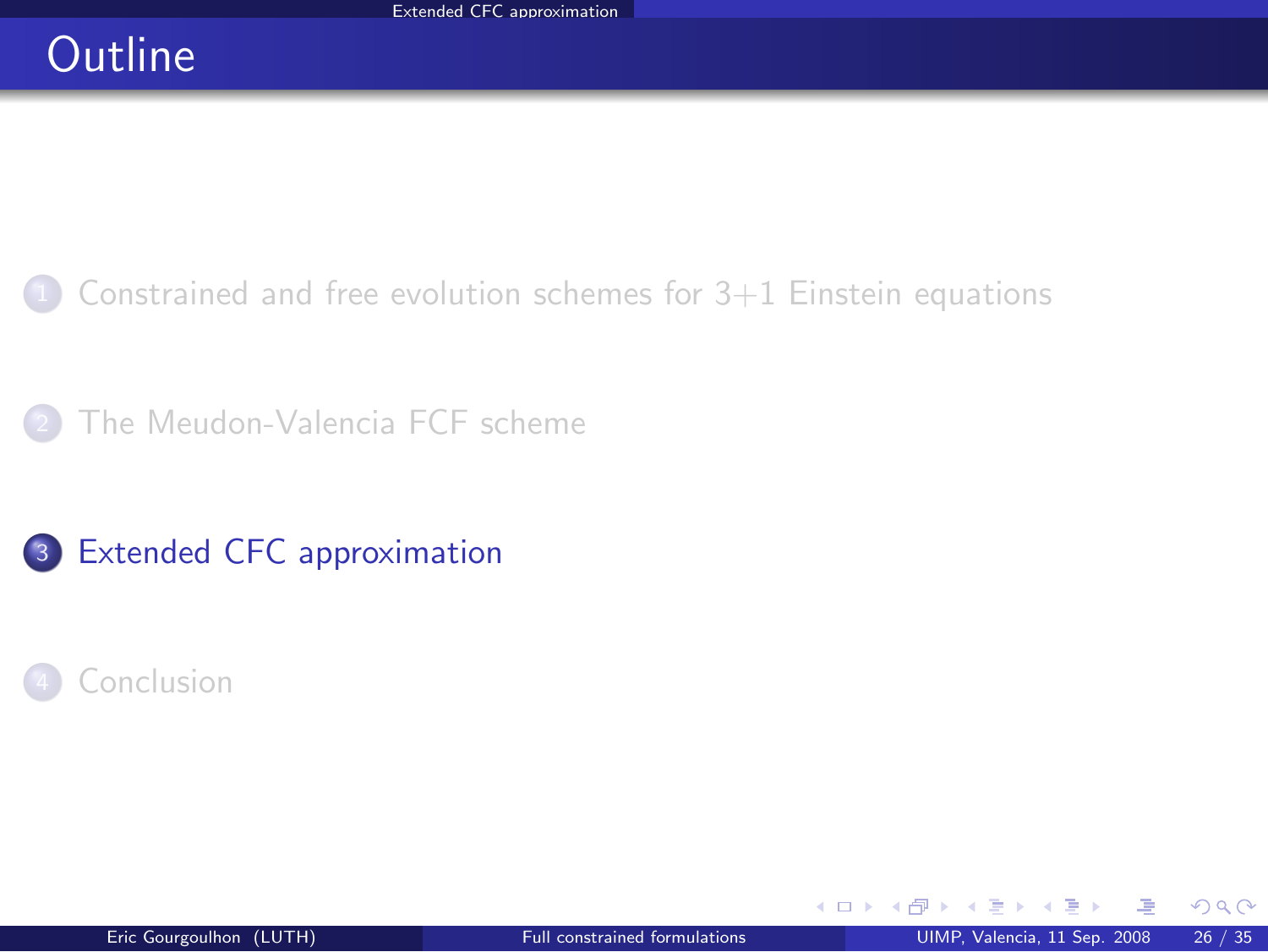## Conformally flat limit of the FCF scheme

#### Hypotheses

\n- \n
$$
\delta_{ij} = f_{ij} \quad (\iff h^{ij} = 0) \quad \Longrightarrow \hat{A}^{ij} = \frac{\Psi^6}{2N} (L\beta)^{ij}
$$
\n
\n- \n
$$
\hat{A}^{ij}_{TT} = 0
$$
\n
\n

亳

<span id="page-30-0"></span> $299$ 

K ロ ▶ K 御 ▶ K 君 ▶ K 君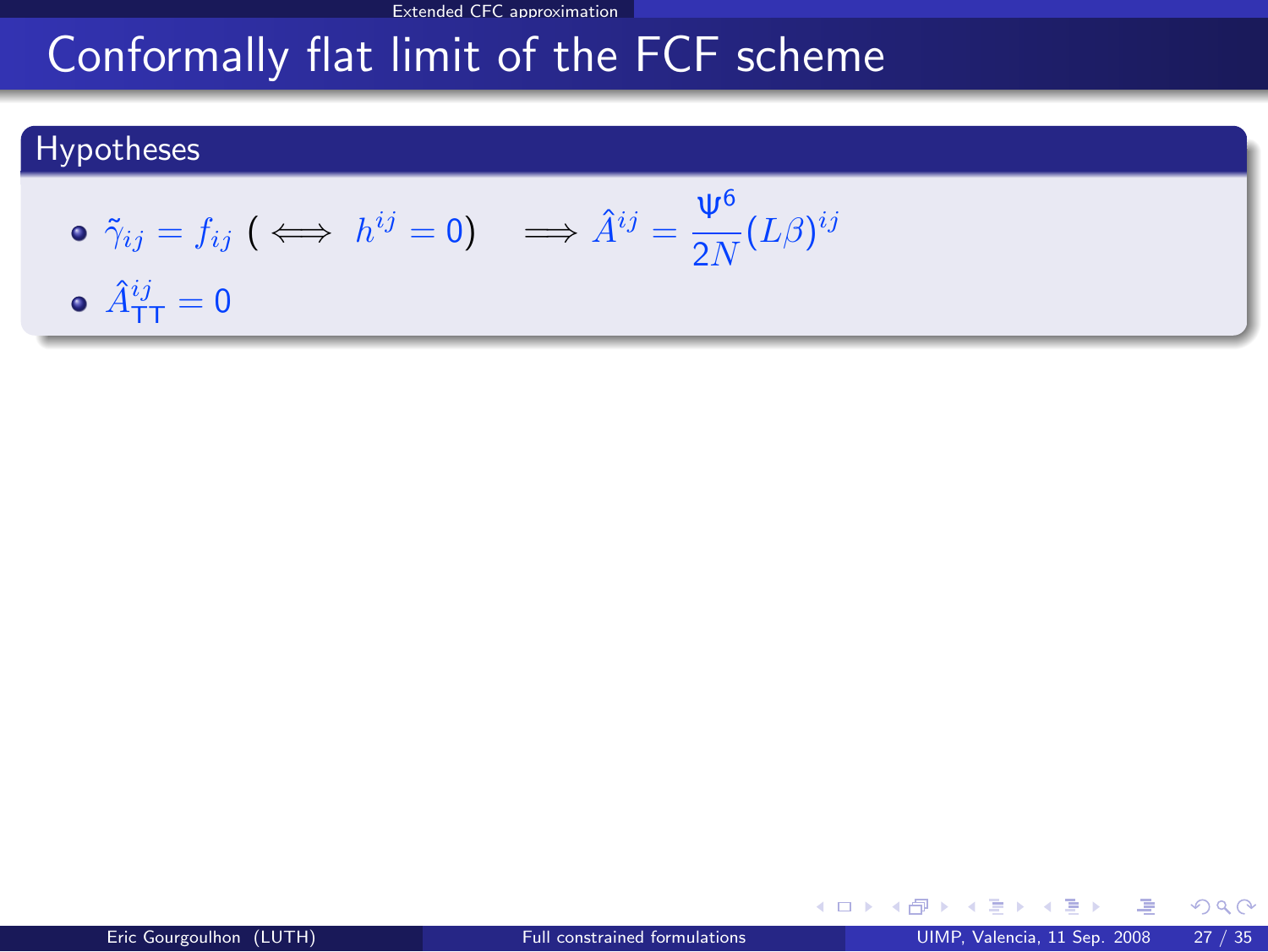# Conformally flat limit of the FCF scheme

#### Hypotheses

\n- \n
$$
\tilde{\gamma}_{ij} = f_{ij} \quad (\iff h^{ij} = 0) \quad \implies \hat{A}^{ij} = \frac{\Psi^6}{2N} (L\beta)^{ij}
$$
\n
\n- \n
$$
\hat{A}^{ij}_{TT} = 0
$$
\n
\n

 $\implies$  evolution equations only for matter quantities  $\implies \hat{D}$ ,  $\hat{E}$ ,  $\hat{p}_i$ For the gravitational field, the elliptic FCF equations reduce to

 $(XCFCO) \Delta W^i + \frac{1}{2} \mathcal{D}^i \mathcal{D}_j W^j = 8\pi f^{ij} \hat{p}_j \longrightarrow W^i \Longrightarrow \hat{A}^{ij} = (LW)^{ij}$ 3  $(XCFC1) \Delta \Psi = -2\pi \frac{\hat{E}}{W}$  $\frac{\hat{E}}{\Psi} - \frac{f_{il}f_{jm}\hat{A}^{lm}\hat{A}^{ij}}{8\mathfrak{\Psi}^7}$  $\frac{m^{A} A^{B}}{8 \Psi^{7}} \Rightarrow \Psi \Longrightarrow P \Longrightarrow \hat{S}$  $(XCFC2) Δ(NΨ) = \left[2πΨ<sup>-2</sup>(E + 2S) + \frac{7f_{il}f_{jm}\hat{A}^{lm}\hat{A}^{ij}}{8Ψ<sup>8</sup>}\right]$ 1  $(N\Psi) \quad \Longrightarrow N\Psi$ (XCFC3)  $\Delta \beta^i + \frac{1}{2}$  $\frac{1}{3} \mathcal{D}^i \mathcal{D}_l \beta^l = \frac{N}{\Psi^0}$  $\frac{N}{\Psi^6}\left(16\pi f^{ij}\hat{p}_j\right)+2\hat{A}^{ij}{\cal D}_j\left(\frac{N}{\Psi^6}\right)$ Ψ<sup>6</sup>  $\Big) \Rightarrow \beta^i$ 

<span id="page-31-0"></span> $\Omega$ 

イロト イ押 トイヨ トイヨ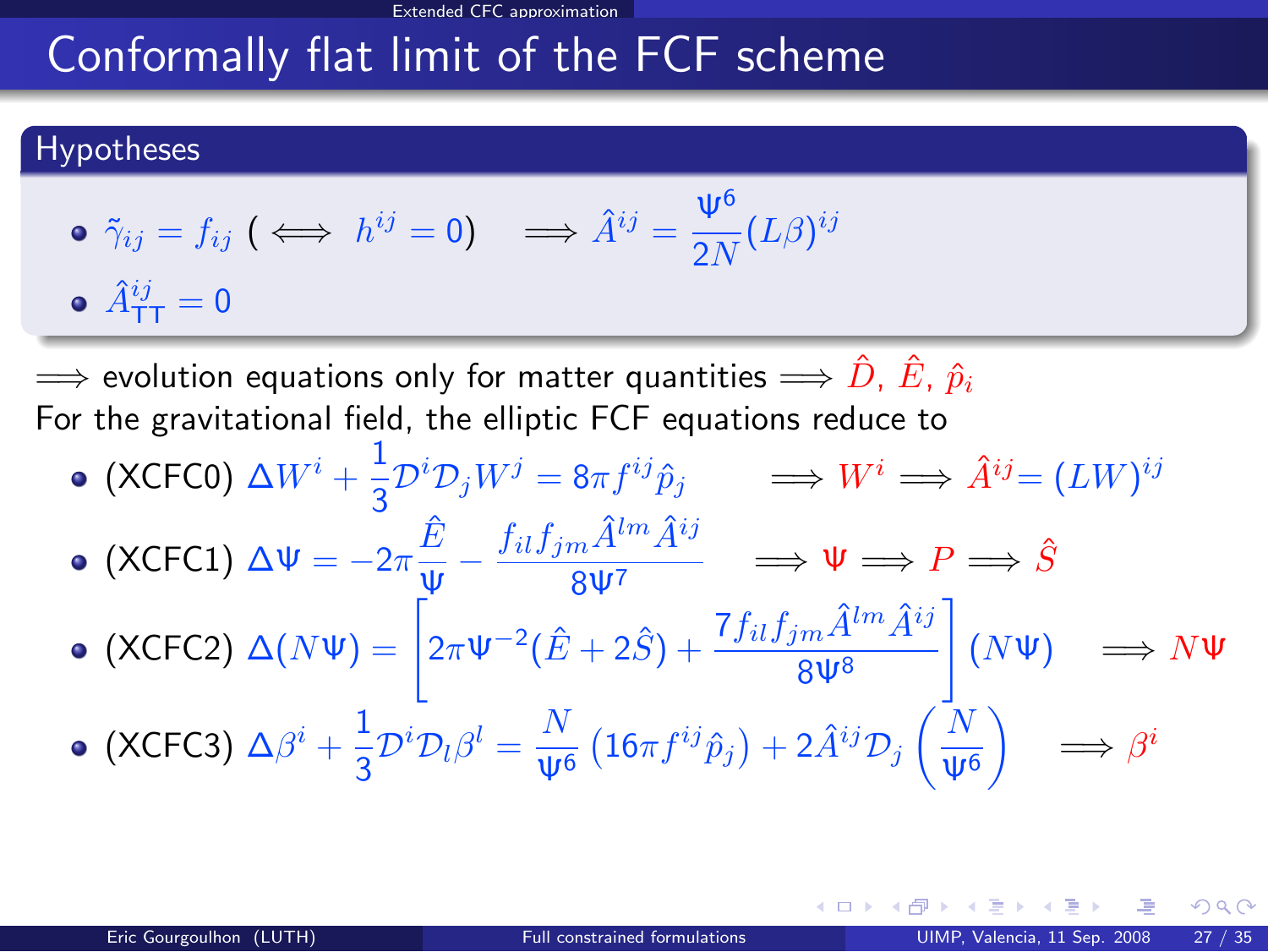# Conformally flat limit of the FCF scheme

#### Hypotheses

\n- \n
$$
\tilde{\gamma}_{ij} = f_{ij} \quad (\iff h^{ij} = 0) \quad \implies \hat{A}^{ij} = \frac{\Psi^6}{2N} (L\beta)^{ij}
$$
\n
\n- \n
$$
\hat{A}^{ij}_{TT} = 0
$$
\n
\n

 $\implies$  evolution equations only for matter quantities  $\implies \hat{D}$ ,  $\hat{E}$ ,  $\hat{p}_i$ For the gravitational field, the elliptic FCF equations reduce to

(XCFC0)  $\Delta W^i + \frac{1}{2}$  $\frac{1}{3} \mathcal{D}^i \mathcal{D}_j W^j = 8 \pi f^{ij} \hat{p}_j \qquad \Longrightarrow W^i \Longrightarrow \hat{A}^{ij} = (L W)^{ij}$  $(XCFC1) \Delta \Psi = -2\pi \frac{\hat{E}}{W}$  $\frac{\hat{E}}{\Psi} - \frac{f_{il}f_{jm}\hat{A}^{lm}\hat{A}^{ij}}{8\mathfrak{\Psi}^7}$  $\frac{m^{A} A^{B}}{8 \Psi^{7}} \Rightarrow \Psi \Longrightarrow P \Longrightarrow \hat{S}$  $(XCFC2) Δ(NΨ) = \left[2πΨ<sup>-2</sup>(E + 2S) + \frac{7f_{il}f_{jm}\hat{A}^{lm}\hat{A}^{ij}}{8Ψ<sup>8</sup>}\right]$ 1  $(N\Psi) \quad \Longrightarrow N\Psi$ (XCFC3)  $\Delta \beta^i + \frac{1}{2}$  $\frac{1}{3} \mathcal{D}^i \mathcal{D}_l \beta^l = \frac{N}{\Psi^0}$  $\frac{N}{\Psi^6}\left(16\pi f^{ij}\hat{p}_j\right)+2\hat{A}^{ij}{\cal D}_j\left(\frac{N}{\Psi^6}\right)$ Ψ<sup>6</sup>  $\Big) \Rightarrow \beta^i$ 

Except for the rescaling of matter quantities, similar to Shibata & Uryu's system devised to compute BH-NS binary initial data [PRD <sup>74</sup>[, 121503\(R\) \(2006\)\]](#page-0-1)

<span id="page-32-0"></span>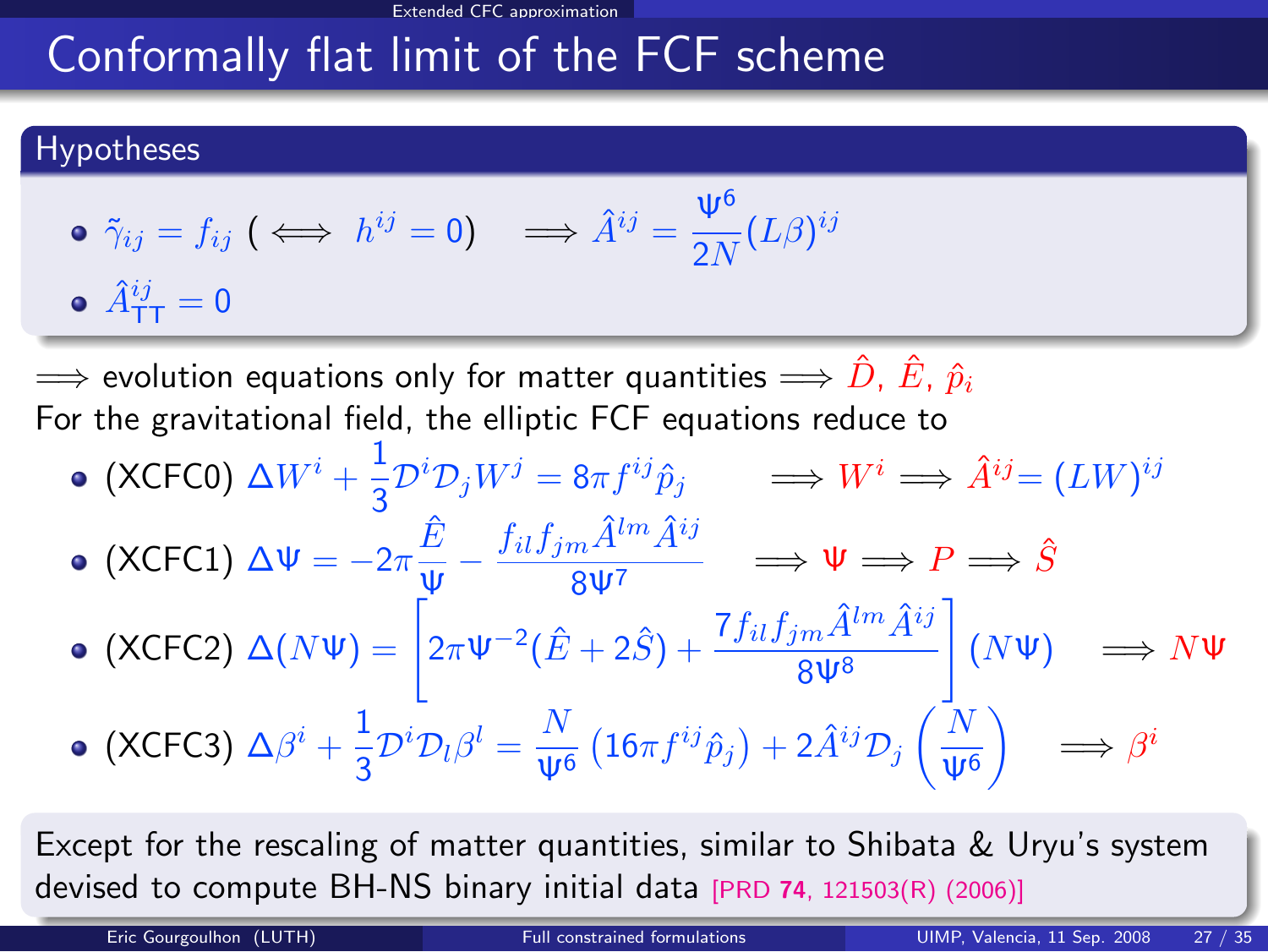## Comparison with the standard CFC scheme

• 
$$
\Delta \Psi = -2\pi \Psi^5 E - \frac{\Psi^5}{32N^2} f_{il} f_{jm} (L\beta)^{lm} (L\beta)^{ij}
$$
 (CFC1)  
\n•  $\Delta(N\Psi) = 2\pi \Psi^4 (E + 2S)(N\Psi) + \frac{7\Psi^6}{32} f_{il} f_{jm} (L\beta)^{lm} (L\beta)^{ij} (N\Psi)^{-1}$  (CFC2)  
\n•  $\Delta \beta^i + \frac{1}{3} D^i D_l \beta^l = 16\pi N f^{ij} p_j + \frac{\Psi^6}{N} (L\beta)^{ij} D_j \left(\frac{N}{\Psi^6}\right)$  (CFC3)

[\[Isenberg \(1978\)\]](#page-0-1), [\[Wilson & Mathews \(1989\)\]](#page-0-1)

<span id="page-33-0"></span> $299$ 

4. 0. 3. 4.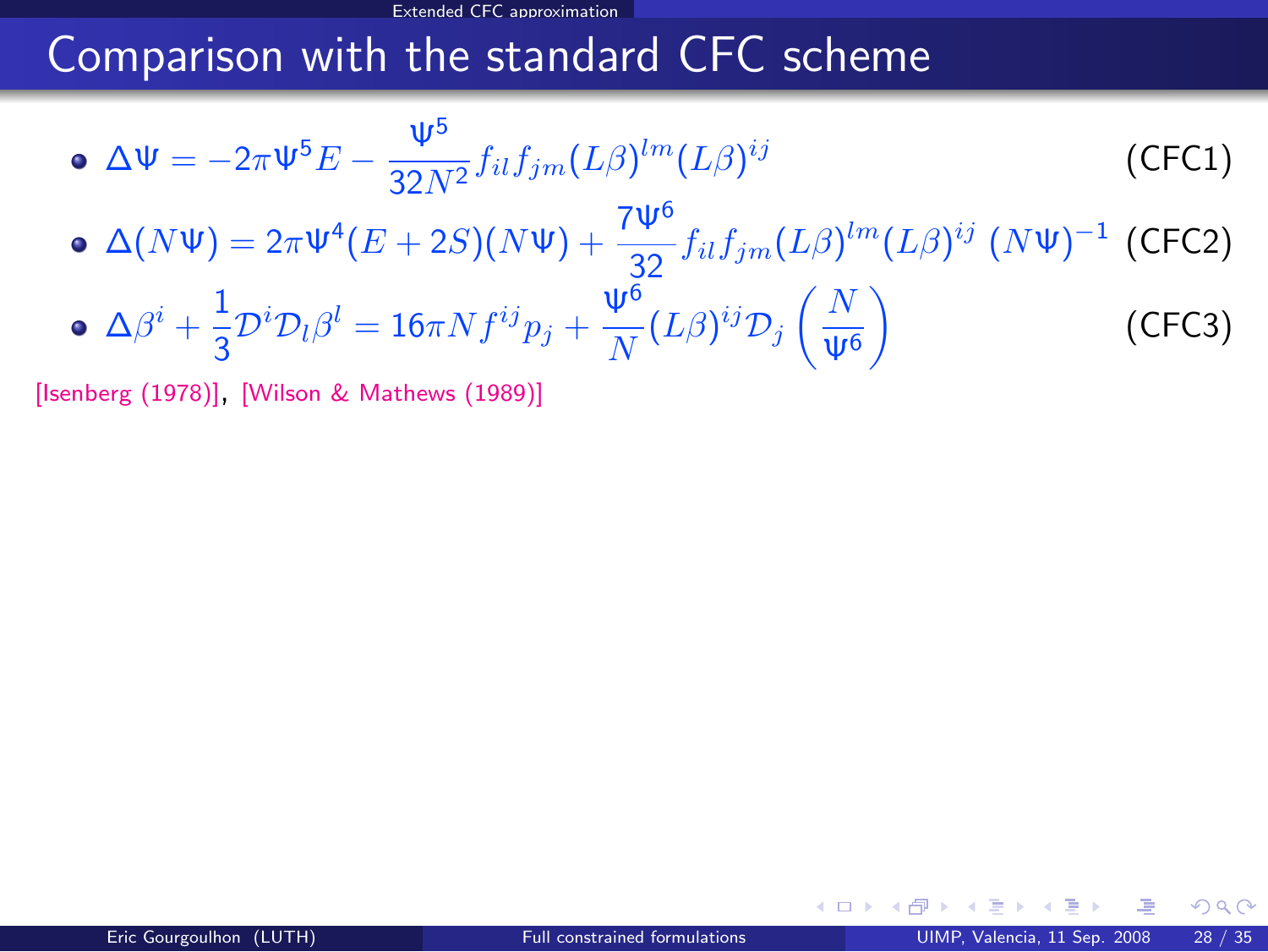## Comparison with the standard CFC scheme

• 
$$
\Delta \Psi = -2\pi \Psi^5 E - \frac{\Psi^5}{32N^2} f_{il} f_{jm} (L\beta)^{lm} (L\beta)^{ij}
$$
 (CFC1)  
\n•  $\Delta (N\Psi) = 2\pi \Psi^4 (E + 2S)(N\Psi) + \frac{7\Psi^6}{32} f_{il} f_{jm} (L\beta)^{lm} (L\beta)^{ij} (N\Psi)^{-1}$  (CFC2)  
\n•  $\Delta \beta^i + \frac{1}{3} \mathcal{D}^i \mathcal{D}_l \beta^l = 16\pi N f^{ij} p_j + \frac{\Psi^6}{N} (L\beta)^{ij} \mathcal{D}_j \left(\frac{N}{\Psi^6}\right)$  (CFC3)

[\[Isenberg \(1978\)\]](#page-0-1), [\[Wilson & Mathews \(1989\)\]](#page-0-1)

 $NB:$  CFC  $=$  same system as the Extended Conformal Thin Sandwich (XCTS) for quasiequilibrium initial data [\[Pfeiffer & York, PRD](#page-0-1) <sup>67</sup>, 044022 (2003)]

 $\Omega$ 

4. 0. 3. 4.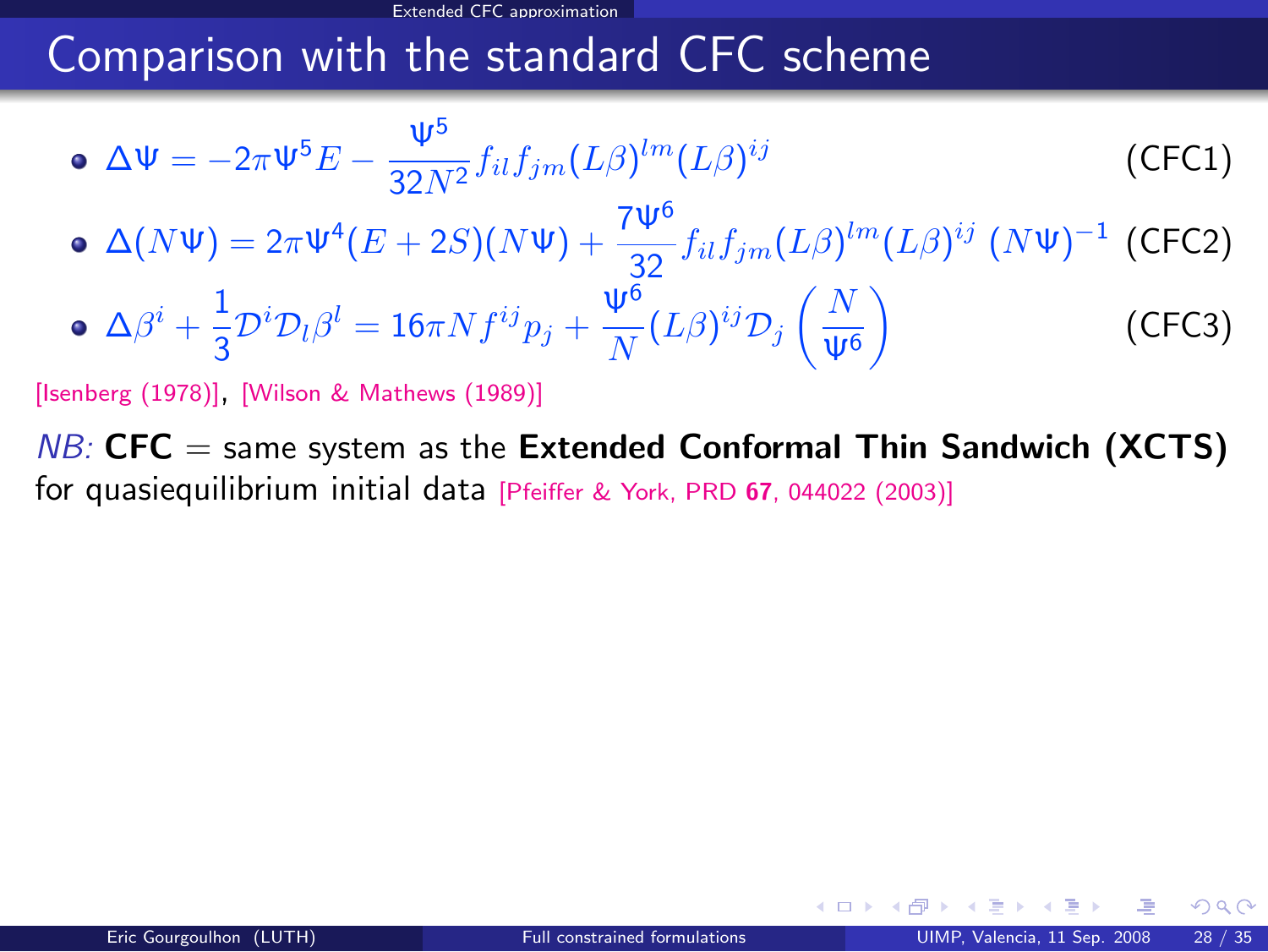## Comparison with the standard CFC scheme

$$
\bullet \ \Delta \Psi = -2\pi \Psi^5 E - \frac{\Psi^5}{32N^2} f_{il} f_{jm} (L\beta)^{lm} (L\beta)^{ij} \tag{CFC1}
$$

 $\Delta(N\Psi) = 2\pi \Psi^4 (E+2S)(N\Psi) + \frac{7\Psi^6}{3^2} f_{il} f_{jm} (L\beta)^{lm} (L\beta)^{ij} (N\Psi)^{-1}$  (CFC2)

• 
$$
\Delta \beta^i + \frac{1}{3} \mathcal{D}^i \mathcal{D}_l \beta^l = 16 \pi N f^{ij} p_j + \frac{\Psi^6}{N} (L \beta)^{ij} \mathcal{D}_j \left( \frac{N}{\Psi^6} \right)
$$
 (CFC3)

[\[Isenberg \(1978\)\]](#page-0-1), [\[Wilson & Mathews \(1989\)\]](#page-0-1)

 $NB:$  CFC  $=$  same system as the Extended Conformal Thin Sandwich (XCTS) for quasiequilibrium initial data [\[Pfeiffer & York, PRD](#page-0-1) <sup>67</sup>, 044022 (2003)]

#### Differences between CFC/XCTS and XCFC

- CFC/XCTS = 5-components system  $\leftrightarrow$  XCFC = 8-components system
- $\bullet$  CFC/XCTS = coupled system  $\leftrightarrow$  XCFC = hierarchically decoupled
- <code>CFC/XCTS</code> :  $\hat A_{\mathsf{T}\mathsf{T}}^{ij} \neq 0 \leftrightarrow \mathsf{XCFC}\text{:}~ \hat A_{\mathsf{T}\mathsf{T}}^{ij}$  set to zero as an additional approximation (consistent with  $\tilde{\gamma}_{ij} = f_{ij}$ )
- $\bullet$  XCFC involves the rescaled matter variables  $(\hat{E}, \hat{S}, \hat{p}_i)$
- power  $-1$  of  $(N\Psi)$  in rhs (CFC2)  $\leftrightarrow$  power  $+1$  in (XCFC2)  $\leftarrow$  a key feature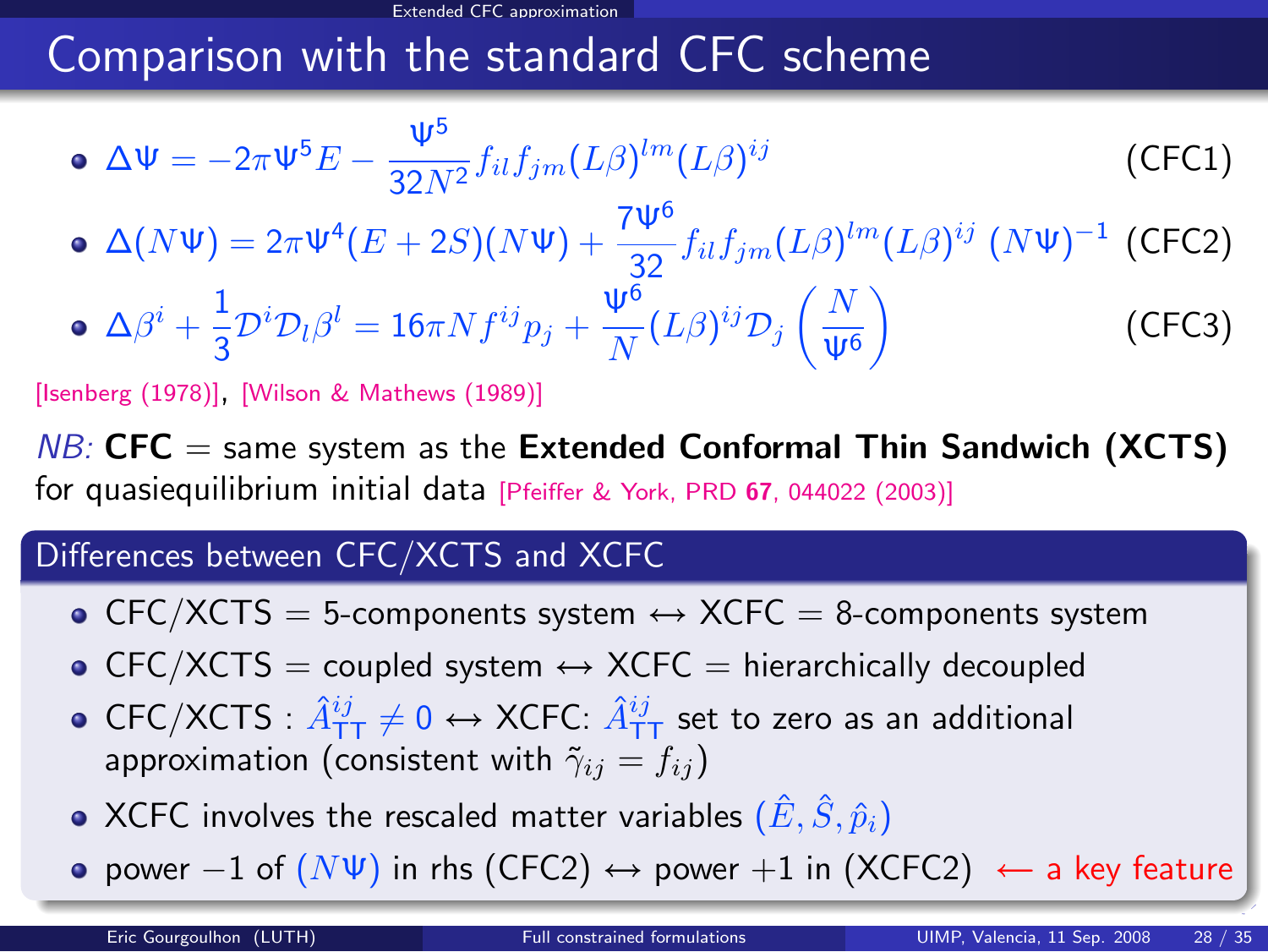## Non-uniqueness issue in XCTS-like schemes

#### Local uniqueness theorem

Consider the elliptic equation

$$
\Delta u + h u^p = g \qquad (*)
$$

where  $p \in \mathbb{R}$  and h and g are a smooth functions independent of u. If  $ph \leq 0$ , any solution of  $(*)$  is locally unique.

 $\Omega$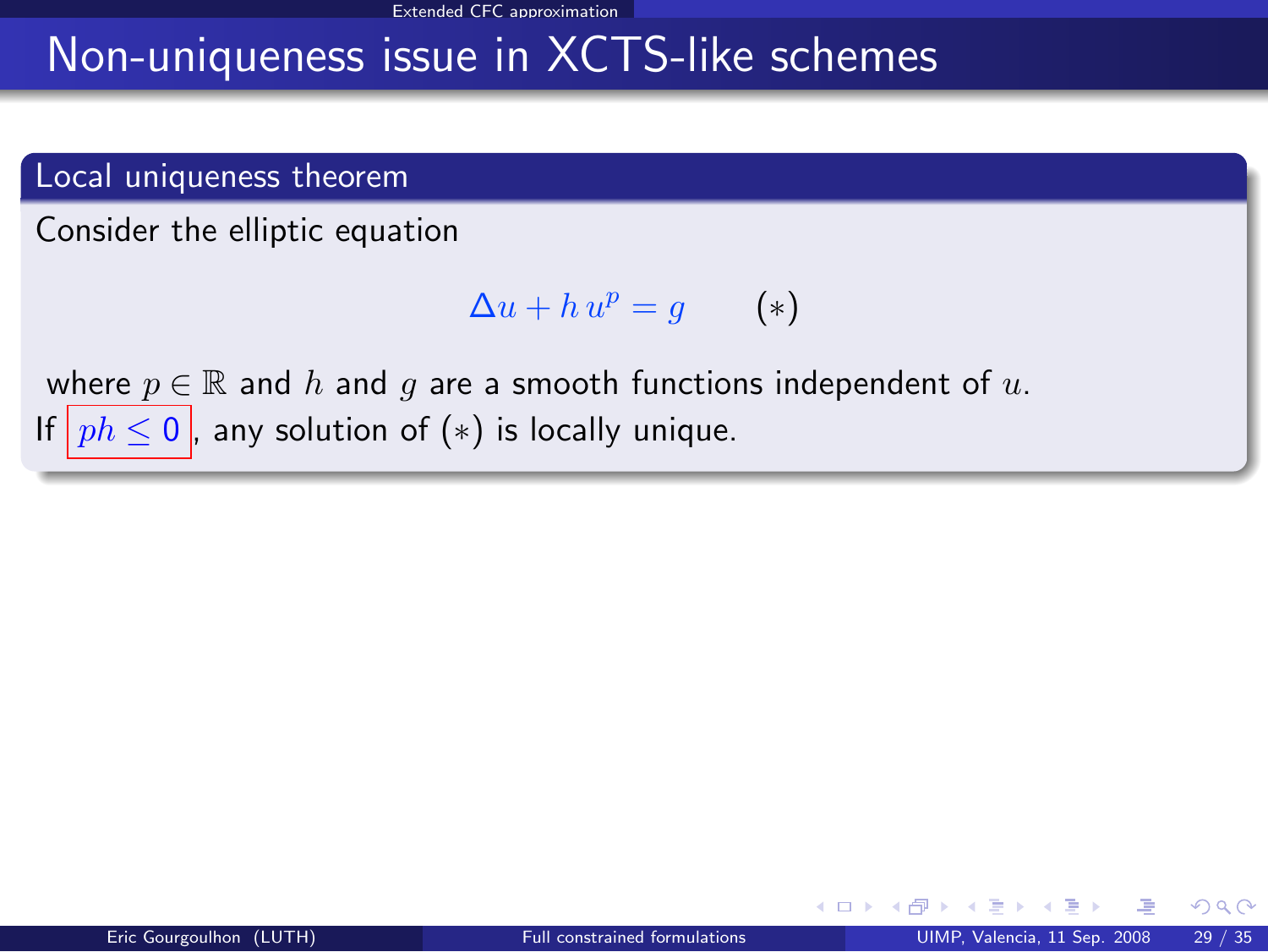## Non-uniqueness issue in XCTS-like schemes

#### Local uniqueness theorem

Consider the elliptic equation

$$
\Delta u + h u^p = g \qquad (*)
$$

where  $p \in \mathbb{R}$  and h and q are a smooth functions independent of u. If  $ph \leq 0$ , any solution of  $(*)$  is locally unique.

Application: Eqs. (CFC2) and (XCFC2) for  $u = N\Psi$  (all other fields fixed)

 $(CFC2): h = -\frac{7\Psi^6}{32}$  $\frac{\Phi}{32} f_{il} f_{jm} (L\beta)^{lm} (L\beta)^{ij} \leq 0$  and  $p = -1 \Longrightarrow hp \geq 0$ : the theorem is not applicable: the solution may be not unique  $\implies$  well known property of XCTS [\[Pfeiffer & York, PRL](#page-0-1) 95, 091101 (2005)]. [Baumgarte, Ó Murchadha & Pfeiffer, PRD 75, 044009 (2007)], [Walsh, CQG 24[, 1911 \(2007\)\]](#page-0-1)

• (XCFC2): 
$$
h = -\frac{7f_{il}f_{jm}\hat{A}^{lm}\hat{A}^{ij}}{8\Psi^8} \le 0 \text{ and } p = 1 \Longrightarrow hp \le 0:
$$
the solution is unique !

イロト イ押ト イヨト イ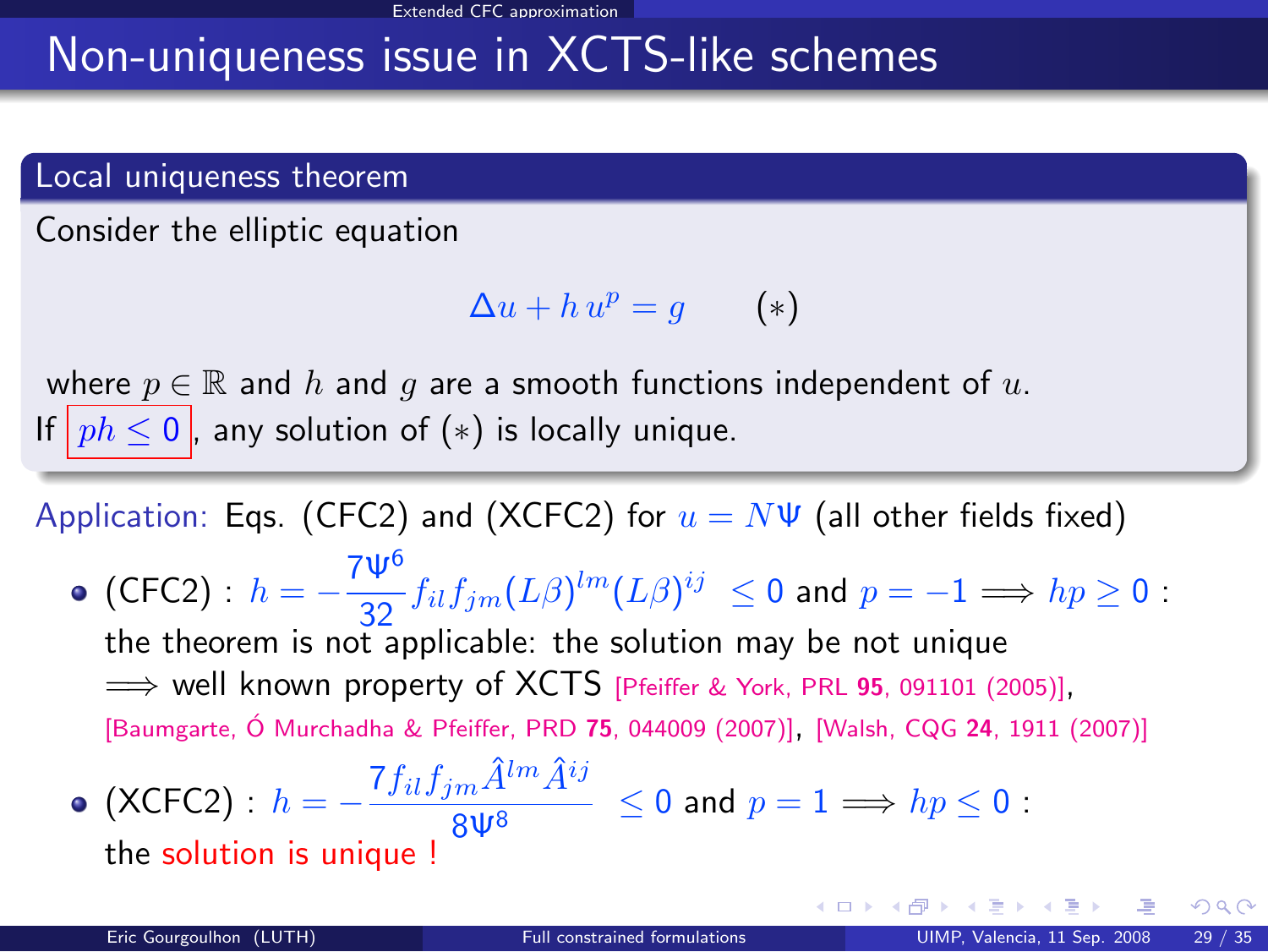#### Illustration of the non-uniqueness issue



Collapse of a large amplitude Teukolsky wave computed using the original version of the FCF scheme (which did not introduce the vector  $W^i)$ [Bonazzola, Gourgoulhon, Grandclément & Novak, PRD 70[, 104007 \(2004\)\]](http://link.aps.org/abstract/PRD/v70/e104007)

Numerical code based on spectral methods  $(C++$  library LORENE)

4 **D** F

At  $t \approx 0.4$ , the code jumped to a second solution: the black hole formation could not be computed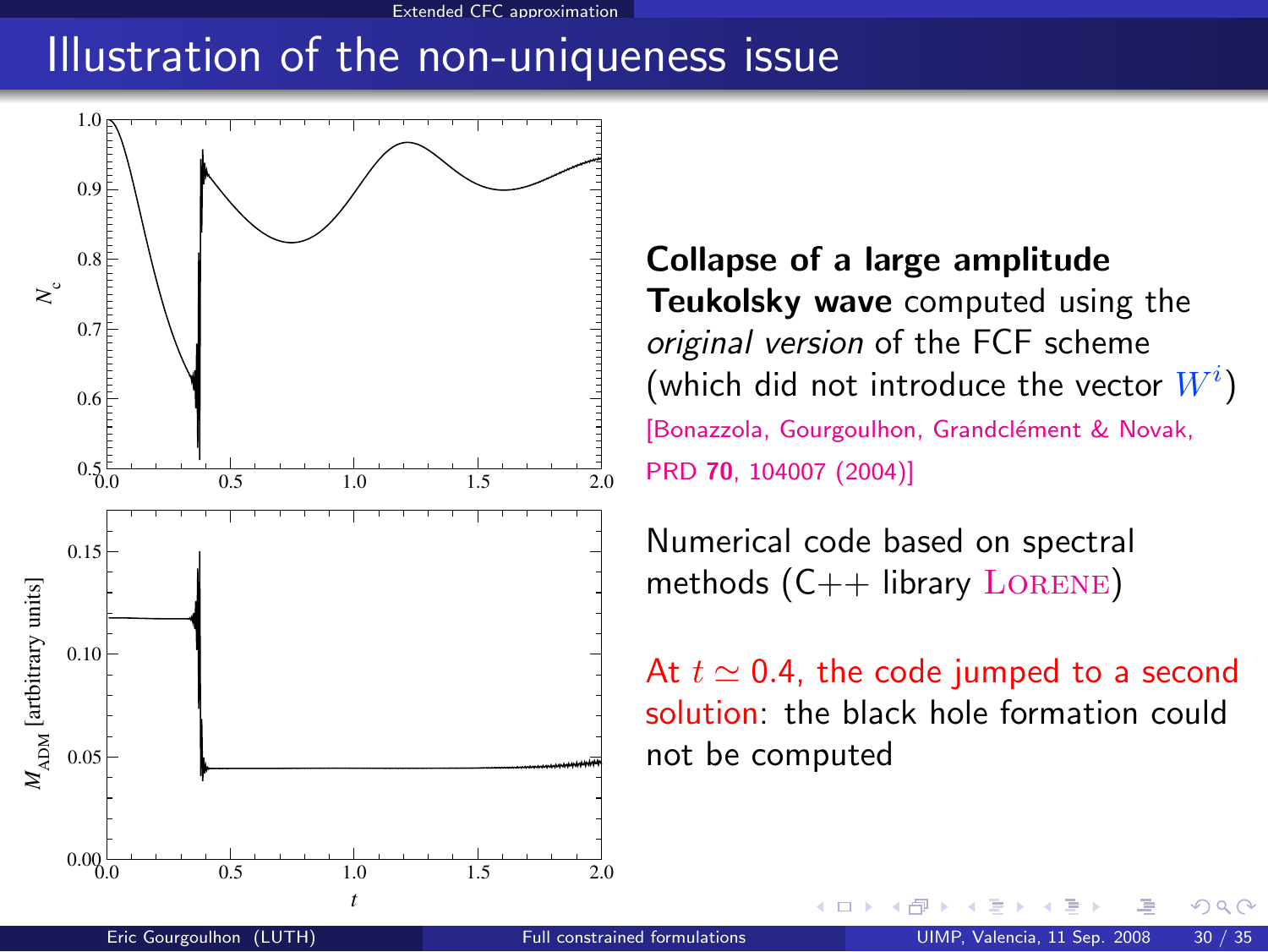## Unstable neutron star migration in XCFC



Numerical computation with the XCFC version of CoCoNuT code [\[Dimmelmeier,](#page-0-1) Novak, Font, Ibáñez & Müller, PRD 71, 064023 (2005)], [Cordero-Carrión et al. arXiv:0809...]

Due to the non-uniqueness issue, such a calculation was not possible in CFC

Eric Gourgoulhon (LUTH) [Full constrained formulations](#page-0-0) UIMP, Valencia, 11 Sep. 2008 31 / 35

モロト

 $\Omega$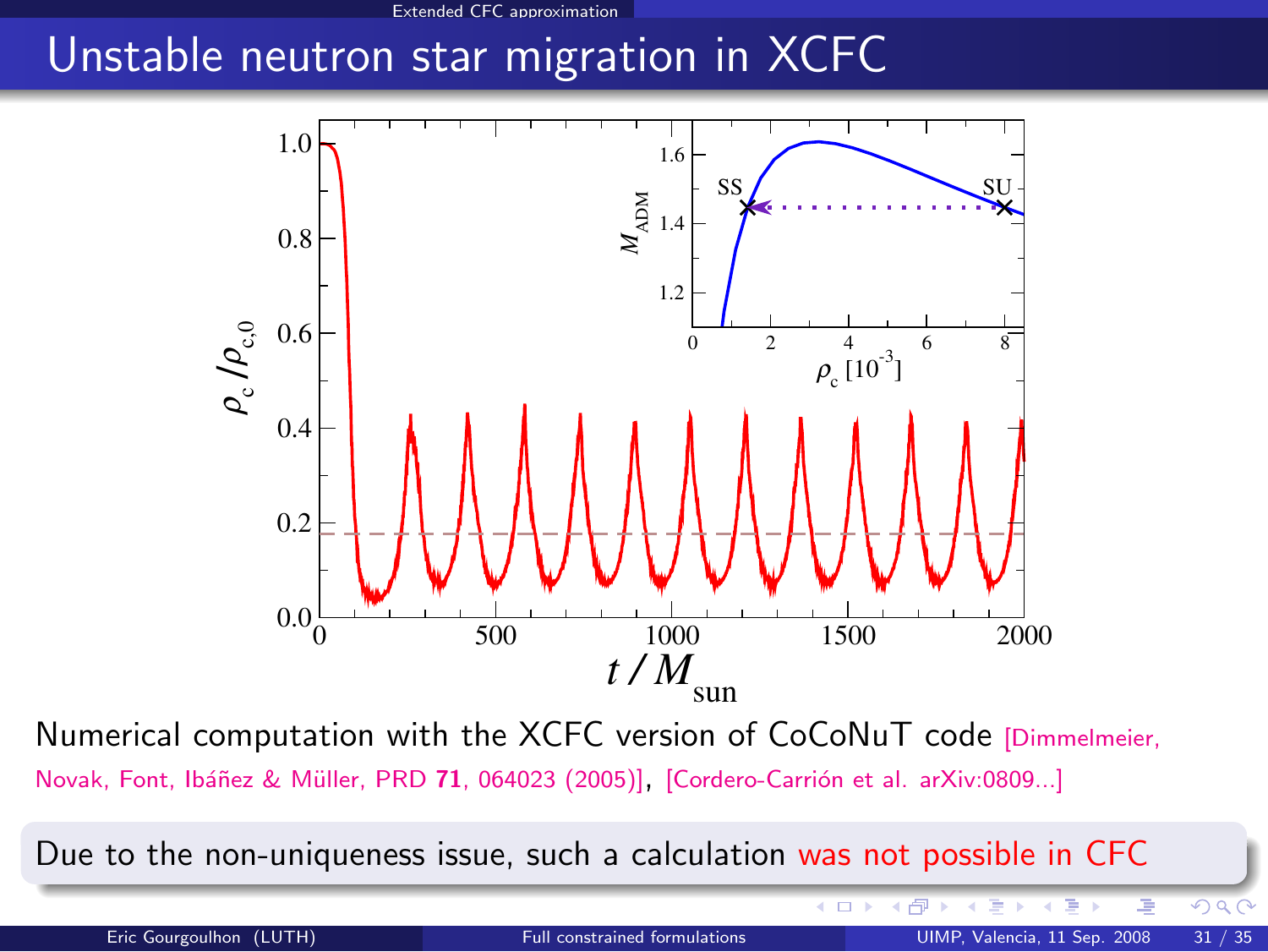## Gravitational collapse to a black hole in XCFC



Numerical computation with the XCFC version of CoCoNuT code [\[Dimmelmeier,](#page-0-1)

Novak, Font, Ibáñez & Müller, PRD 71, 064023 (2005)], [Cordero-Carrión et al. arXiv:0809...]

Due to the non-uniqueness issue, such a calculation was not possible in CFC, even in spherical symmetry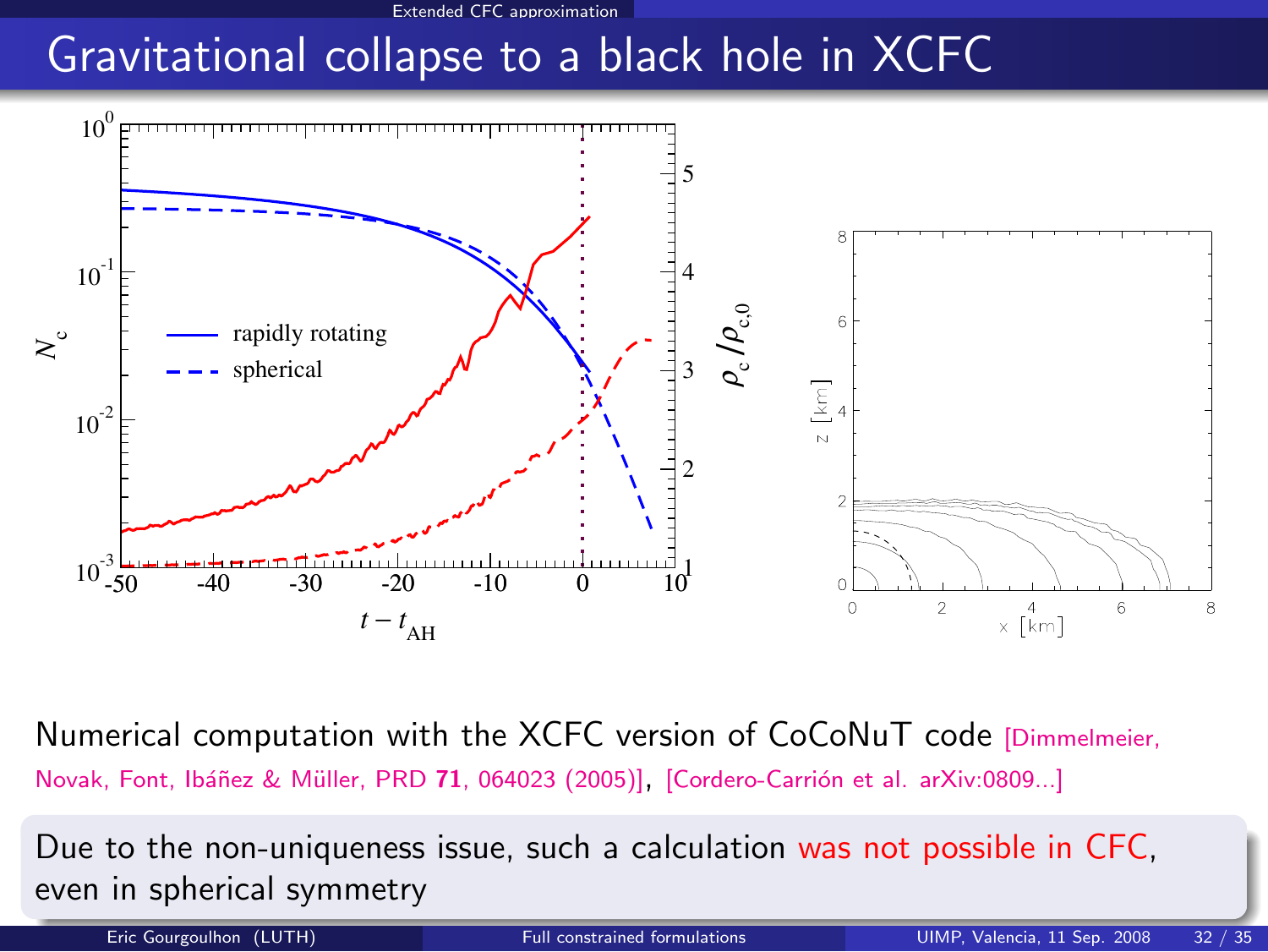## Relation to previous works

[\[Shapiro & Teukolsky, ApJ](#page-0-1) <sup>235</sup>, 199 (1980)] : full constrained code in spherical symmetry with conformal decomposition (isotropic coordinates): could get black formation, whereas CFC cannot ! Shapiro and Teukolsky solved the momentum constraint for  $\Psi^{6} K^{r}_{\;\;r}=\hat{A}^{rr}$ , as in XCFC (except that in XCFC the momentum constraint is solved for  $W^i$ first, leading to  $\hat A^{ij} = (LW)^{ij})$ On the contrary, in CFC the momentum constraint is solved for the shift vector  $\beta^i$ , leading to the wrong sign in the equation for  $N\Psi$ XCFC in spherical symmetry  $\equiv$  Shapiro & Teukolsky method

 $\Omega$ 

**K ロ ▶ K 何 ▶ K**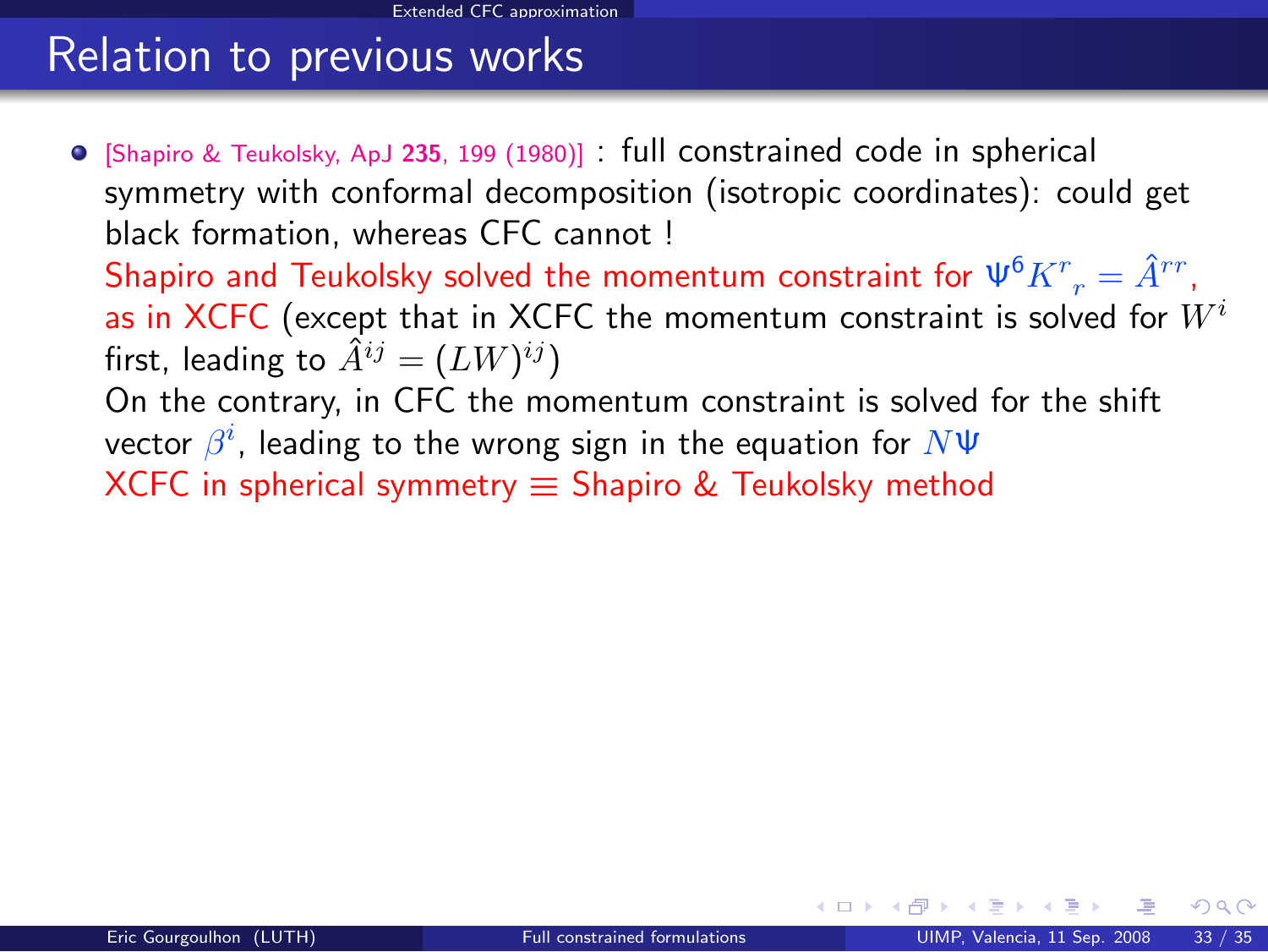## Relation to previous works

[\[Shapiro & Teukolsky, ApJ](#page-0-1) <sup>235</sup>, 199 (1980)] : full constrained code in spherical symmetry with conformal decomposition (isotropic coordinates): could get black formation, whereas CFC cannot !

Shapiro and Teukolsky solved the momentum constraint for  $\Psi^{6} K^{r}_{\;\;r}=\hat{A}^{rr}$ , as in XCFC (except that in XCFC the momentum constraint is solved for  $W^i$ first, leading to  $\hat A^{ij} = (LW)^{ij})$ 

On the contrary, in CFC the momentum constraint is solved for the shift vector  $\beta^i$ , leading to the wrong sign in the equation for  $N\Psi$ XCFC in spherical symmetry  $\equiv$  Shapiro & Teukolsky method

[\[Shibata & Uryu, PRD](#page-0-1) <sup>74</sup>, 121503(R) (2006)] : scheme for computing initial data for BH-NS binary (mixture of CTT and XCTS) XCFC in quasiequilibrium  $\equiv$  Shibata & Uryu system

 $\Omega$ 

メロト メ何 トメ ミト メミト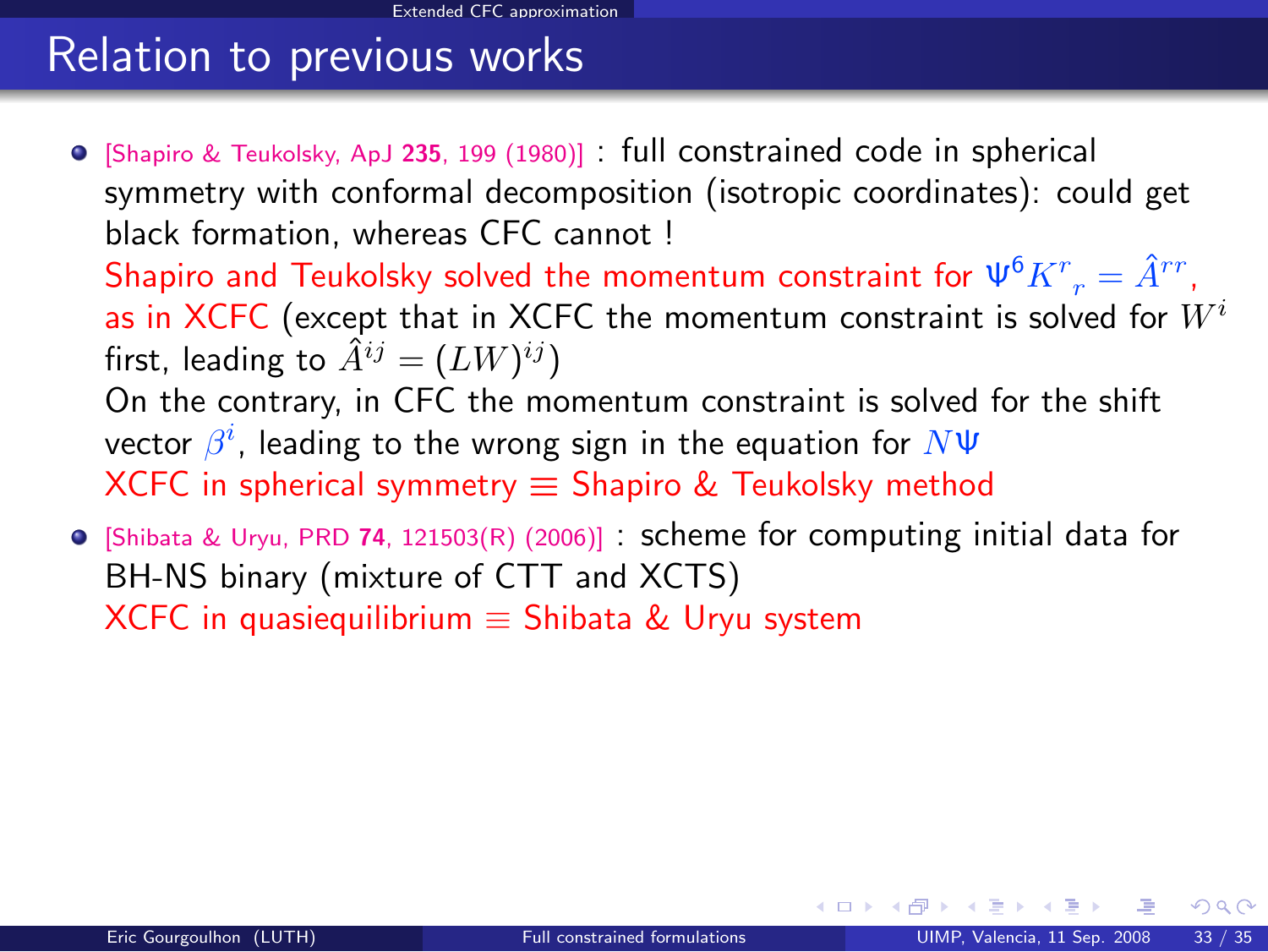## Relation to previous works

[\[Shapiro & Teukolsky, ApJ](#page-0-1) <sup>235</sup>, 199 (1980)] : full constrained code in spherical symmetry with conformal decomposition (isotropic coordinates): could get black formation, whereas CFC cannot !

Shapiro and Teukolsky solved the momentum constraint for  $\Psi^{6} K^{r}_{\;\;r}=\hat{A}^{rr}$ , as in XCFC (except that in XCFC the momentum constraint is solved for  $W^i$ first, leading to  $\hat A^{ij} = (LW)^{ij})$ 

On the contrary, in CFC the momentum constraint is solved for the shift vector  $\beta^i$ , leading to the wrong sign in the equation for  $N\Psi$ XCFC in spherical symmetry  $\equiv$  Shapiro & Teukolsky method

[\[Shibata & Uryu, PRD](#page-0-1) <sup>74</sup>, 121503(R) (2006)] : scheme for computing initial data for BH-NS binary (mixture of CTT and XCTS) XCFC in quasiequilibrium  $\equiv$  Shibata & Uryu system

<span id="page-43-0"></span>[Rinne, CQG <sup>25</sup>[, 135009 \(2008\)\]](#page-0-1) : fully constrained code for full GR (not conformally flat) in axisymmetry and vacuum Also adds a vector  $W^i$  to solve the momentum constraint, in addition to the elliptic equations for the shift Meudon-Valencia FCF : 3D generalisation of Rinne scheme (albeit in different spatial gauge) **K ロ X K 個 X K 差 X K 差 X**  $299$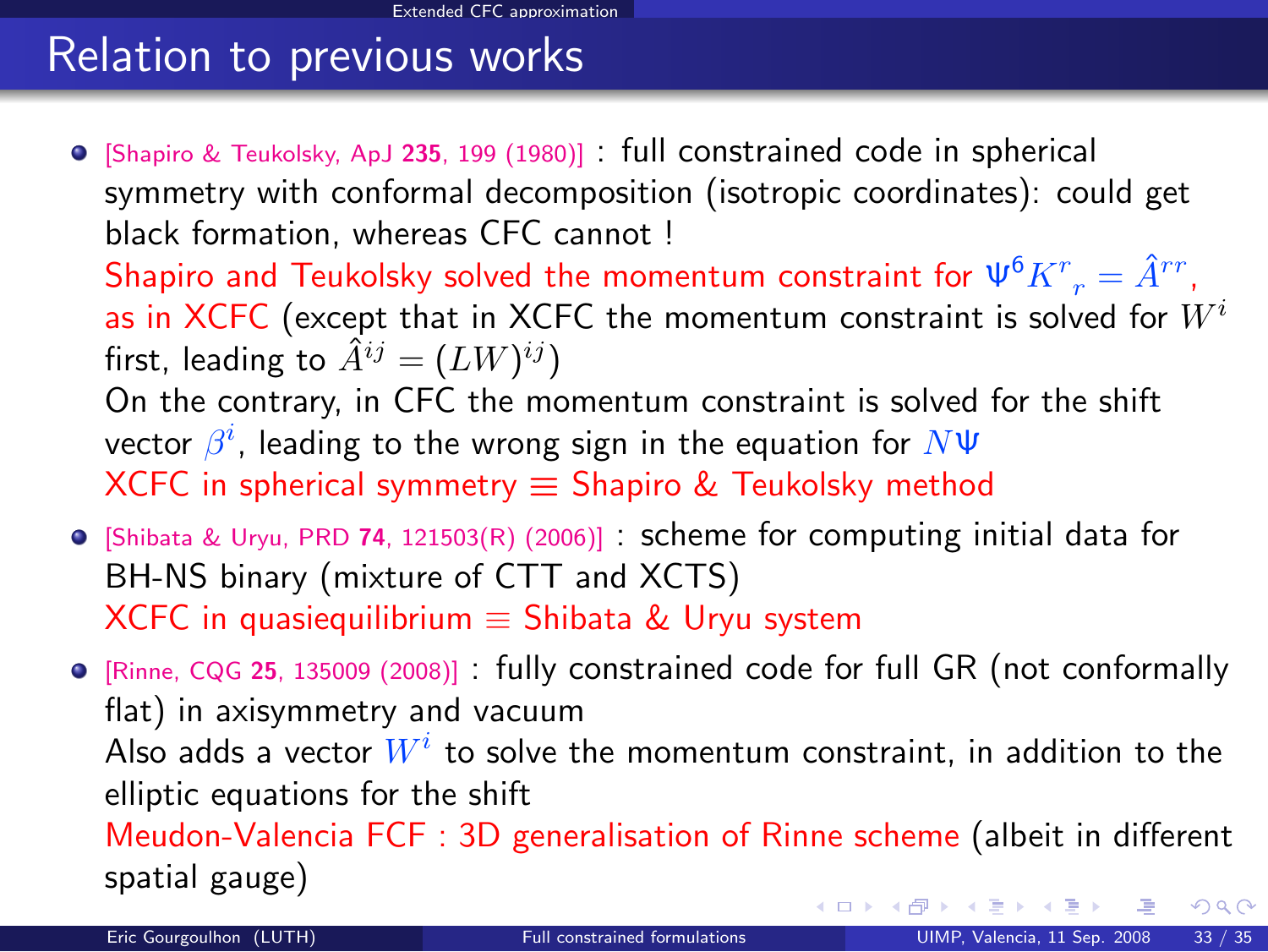

[The Meudon-Valencia FCF scheme](#page-15-0)

[Extended CFC approximation](#page-29-0)



**← ロ ▶ → イ 同** 

<span id="page-44-0"></span> $299$